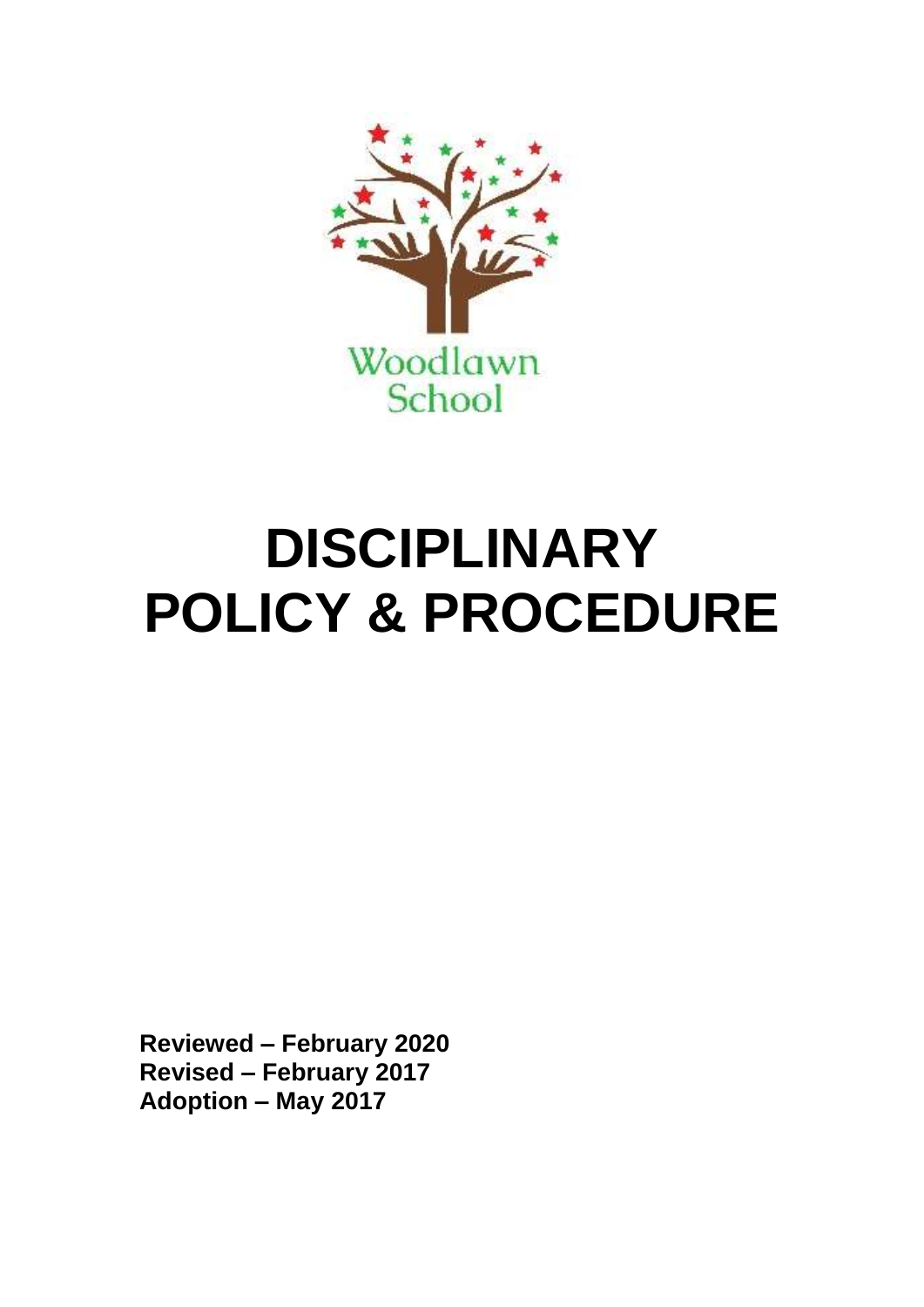<span id="page-1-0"></span>

| DELEGATED AUTHORITY WITHIN DISCIPLINARY PROCEDURE5<br>Step 1 - Establishing the facts through an investigation 13<br>Protection of Children, Young People & Vulnerable Adults23<br>TRADE UNION AND PROFESSIONAL ASSOCIATION CONTACTS 25 |  |
|-----------------------------------------------------------------------------------------------------------------------------------------------------------------------------------------------------------------------------------------|--|
|                                                                                                                                                                                                                                         |  |
|                                                                                                                                                                                                                                         |  |
|                                                                                                                                                                                                                                         |  |
|                                                                                                                                                                                                                                         |  |
|                                                                                                                                                                                                                                         |  |
|                                                                                                                                                                                                                                         |  |
|                                                                                                                                                                                                                                         |  |
|                                                                                                                                                                                                                                         |  |
|                                                                                                                                                                                                                                         |  |
|                                                                                                                                                                                                                                         |  |
|                                                                                                                                                                                                                                         |  |
|                                                                                                                                                                                                                                         |  |
|                                                                                                                                                                                                                                         |  |
|                                                                                                                                                                                                                                         |  |
|                                                                                                                                                                                                                                         |  |
|                                                                                                                                                                                                                                         |  |
|                                                                                                                                                                                                                                         |  |
|                                                                                                                                                                                                                                         |  |
|                                                                                                                                                                                                                                         |  |
|                                                                                                                                                                                                                                         |  |
|                                                                                                                                                                                                                                         |  |
|                                                                                                                                                                                                                                         |  |
|                                                                                                                                                                                                                                         |  |
|                                                                                                                                                                                                                                         |  |
|                                                                                                                                                                                                                                         |  |
|                                                                                                                                                                                                                                         |  |
|                                                                                                                                                                                                                                         |  |
|                                                                                                                                                                                                                                         |  |
|                                                                                                                                                                                                                                         |  |
|                                                                                                                                                                                                                                         |  |
|                                                                                                                                                                                                                                         |  |
|                                                                                                                                                                                                                                         |  |
|                                                                                                                                                                                                                                         |  |
|                                                                                                                                                                                                                                         |  |
|                                                                                                                                                                                                                                         |  |

# **Contents**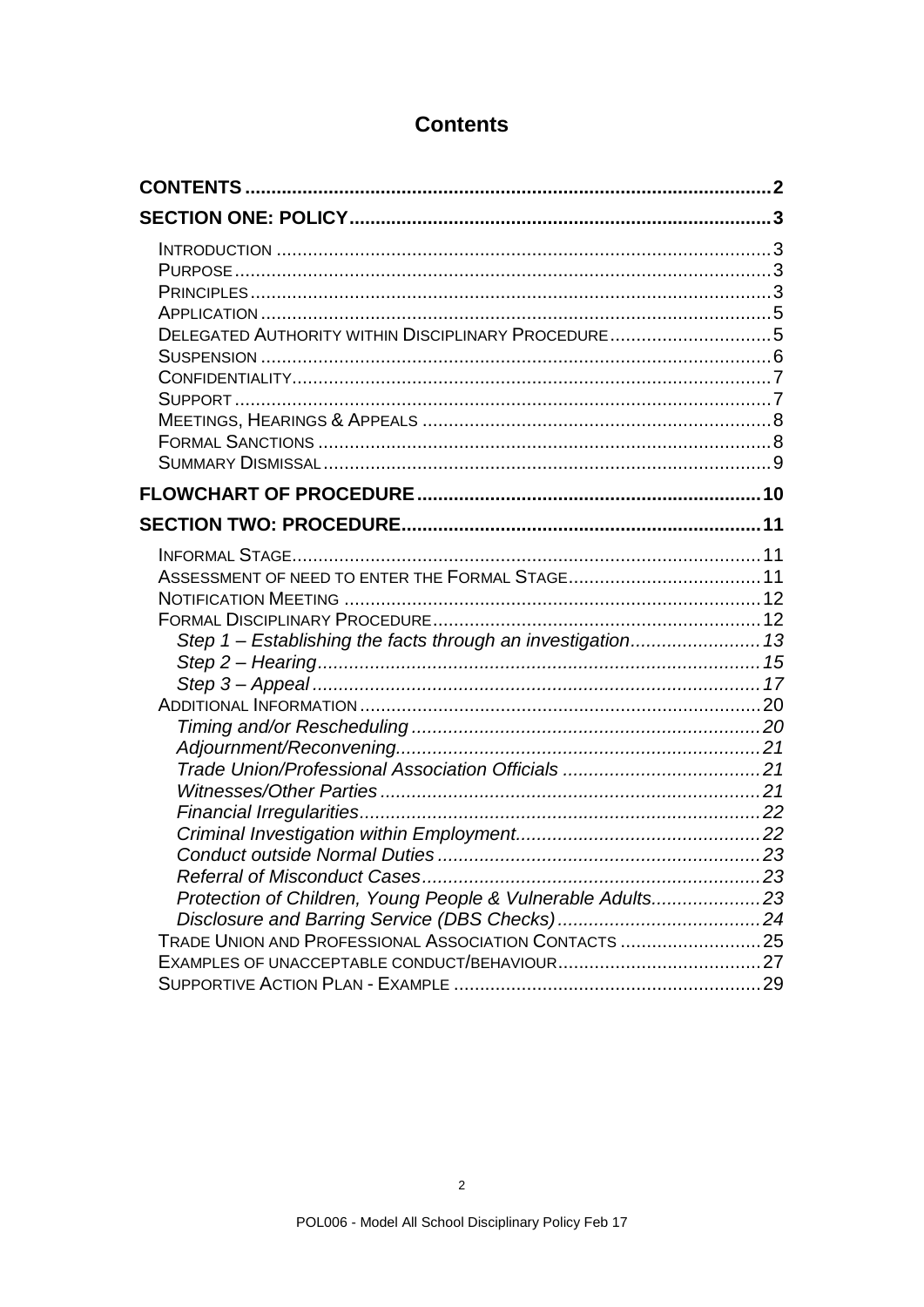# **Section One: Policy**

#### **Introduction**

- <span id="page-2-1"></span><span id="page-2-0"></span>101 This policy and procedure has been developed for employees of the school who, in accordance with Employment Law, work under a contract of employment with Woodlawn Governing Body
- 102 This policy and procedure has been compiled in accordance with the requirements of appropriate statutory legislation as well as the ACAS Code of Practice.

#### **Purpose**

- <span id="page-2-2"></span>201 The purpose of this policy and procedure is to achieve and maintain an employee's conduct to a level acceptable to the employer. In this respect employees are reminded of the need to maintain agreed standards of conduct and behaviour and adhere to agreed school policies and procedures.
- 202 To achieve these aims it is expected that concerns relating to conduct will be resolved as quickly as possible in a fair and transparent manner and at an appropriate level within school.

#### **Principles**

- <span id="page-2-3"></span>301 The Governing Body strongly support the view that this policy and procedure is not in itself a means for simply imposing sanctions against employees, rather it is a tool to ensure a fair and transparent method of investigating concerns and addressing unsatisfactory behaviour where this has been identified.
- 302 Where possible, identified concerns will be managed through encouraging improvements in employees conduct. In recognising this, the Governing Body wishes to encourage a working environment where minor concerns can be resolved informally, together with implementing more formal procedures when they become necessary in an objective manner, without undue delay.
- 303 In line with the statutory guidance Keeping Children Safe in Education all school employees have a responsibility to provide a safe environment in which children can learn.
- 304 Minor cases of misconduct will be dealt with on an informal basis, without reference to this policy.
- 305 Where consideration is being given to invoking the formal procedure, no decision should be taken until advice has been obtained from the Link HR Business Partner.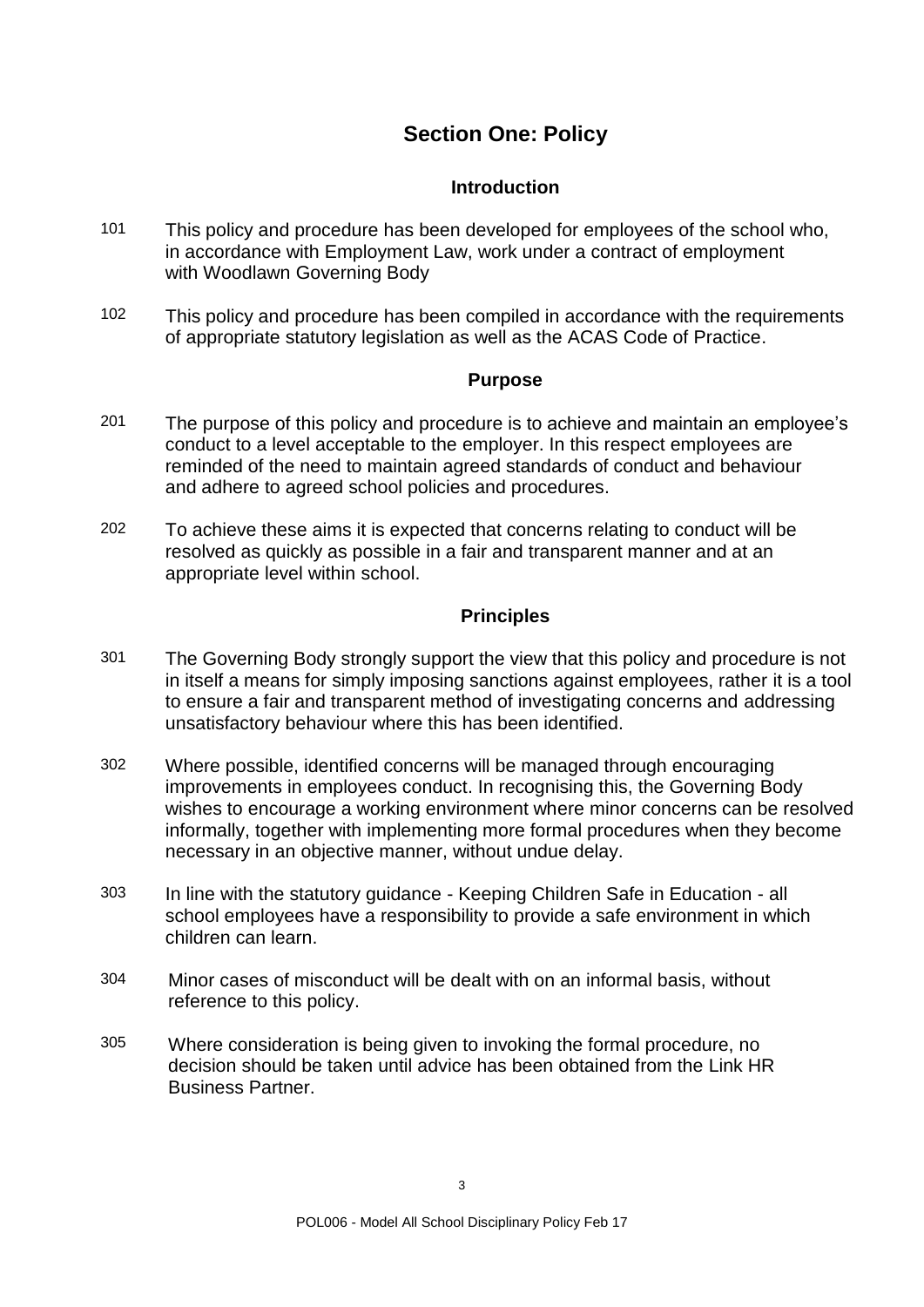- 306 Where concerns are made that conduct appears unsatisfactory, no formal sanctions will be imposed under this policy until the case has been impartially and fully investigated.
- 307 Where the outcome of an investigation identifies improvements required by the employee they will be informed of these in writing. This communication will include any support to be provided, relevant timescales and the consequences of failing to improve.
- 308 The level of formal sanction will be proportionate to the seriousness of the offence, having regard to the need for fairness, transparency and consistency of approach.
- 309 Where an individual has been involved at a previous stage of an ongoing disciplinary case, they will not hear the case or be a member of an appeal panel<sup>1</sup>.
- 310 Where the formal procedure has been invoked those conducting the hearing, the appeal panel, together with the appointed Investigating Officer will seek appropriate support from the HR Service (Schools).
- 311 In addition to an employee having the right at every stage to be accompanied by a work colleague or trade union/professional association representative<sup>2</sup>, they will have the right to be represented by a work colleague or trade union/professional association representative at any subsequent hearing or appeal.
- 312 Any information obtained by the Investigating Officer, as part of the investigation, will be provided to the employee prior to any hearing and/or appeal, as appropriate.
- 313 There will be a right of appeal against any sanctions under the formal disciplinary procedure to a panel of Governors.
- 314 An appeal should not be used as an opportunity to punish the employee for appealing the original decision. To ensure this, the options for any appeals panel will not include an increase in the sanction as this may deter individuals from appealing.
- 315 Where it becomes apparent that the matter is not one of discipline, but one of capability, then the disciplinary process will stop at this point and the matter will be referred to the school capability policy & procedure.
- <sup>316</sup> Any decision reached will be based on evidence presented and will be taken in line with good practice, particularly that advocated by the Advisory, Conciliation and Arbitration Service (ACAS) and taken without regard to a person's race, age, disability, gender, sexual orientation, gender identity,

 $\overline{a}$ 

<sup>1</sup> Please note this does not refer to the membership of a hearing or appeals where there has been a further breach of this policy by an employee for the same/similar reason managed previously.

<sup>&</sup>lt;sup>2</sup> Contact names and addresses are available at pages 23/24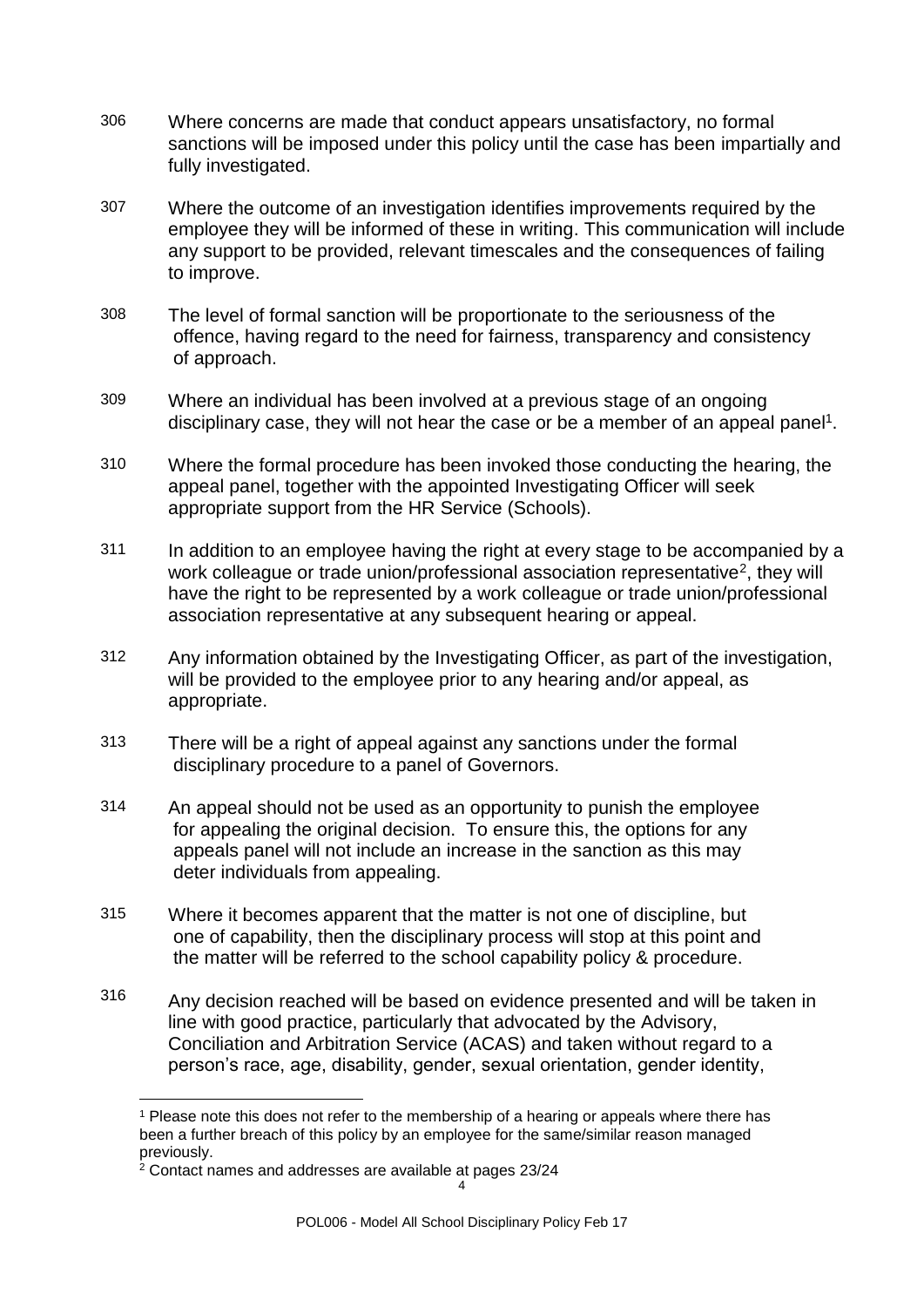religion, marital status, pregnancy/maternity, belief or position within the school.

## **Application**

#### <span id="page-4-0"></span>*Employees*

401 This policy and procedure applies to all employees of the Governing Body working at the school under a contract of employment or apprenticeship whether full-time, part-time, permanent or temporary. It does not apply to individuals based at the school under a contract for service/third party arrangements or individuals employed by the Council whose employment relationship is not directly managed by the school.

Where an individual is on a secondment/temporary assignment to another school, Local Authority or organisation, that organisation's policies & procedures

will govern the employee's employment relationship.

Separate procedures may be referred to in cases where the employee is subject

to a probationary period. Advice should be sought from the Link HR Business Partner before proceeding in such cases.

## *Headteacher*

402 Where the Headteacher is the subject of concerns of a disciplinary nature, the implementation of this policy & procedure becomes the responsibility of the Chair of the Governing Body (or their designate); taking the role that otherwise would have been performed by the Headteacher. The Manager (or their designate) of the HR Service (Schools) will provide advice as appropriate.

## **Delegated Authority within Disciplinary Procedure**

<span id="page-4-1"></span>501 The delegation arrangements for conducting hearings and appeals at this school will be considered in line with the options available to all Governing Bodies contained within Regulation 4 of the School Staffing (England) Regulations 2009.<sup>3</sup>

## 502 *Investigating Officer*

l

The Governing Body has delegated the responsibility for the appointment of an Investigating Officer<sup>4</sup> to the Headteacher (Chair of Governors where the

<sup>&</sup>lt;sup>3</sup> Schools are reminded to consider impartiality when determining Hearing/Appeal panel membership.

<sup>5</sup> <sup>4</sup> The investigating officer will be at an appropriate level in relation to the employee under investigation. Where the Headteacher is the subject of investigation the investigating officer will be a member of the Governing Body with knowledge of staffing matters (e.g. member of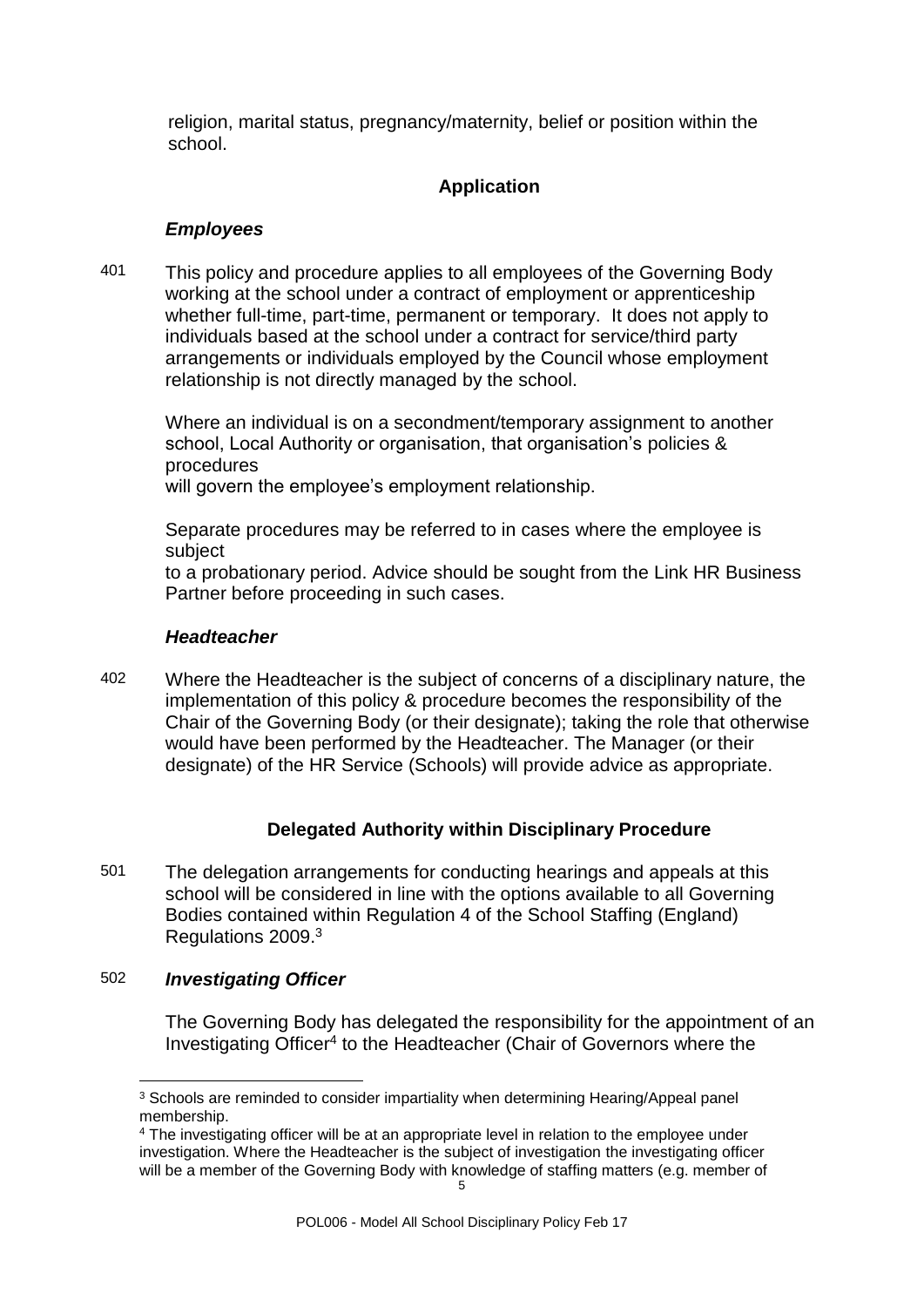concerns relate to the Headteacher). The Investigating Officer appointed may have prior knowledge of the allegation(s) to be investigated, but will not be permitted to conduct the hearing or sit as a member of any appeal panel appointed to consider the outcomes of the investigation. The Investigating Officer will receive advice and support via the Link HR Business Partner.

#### **Suspension**

- <span id="page-5-0"></span>601 Suspension is not disciplinary action and will be without prejudice and on full pay. The school recognises that though there is no assumption of guilt, this suspension from duty will be a traumatic experience for any employee and their family and although the school will maintain confidentiality wherever possible they are aware that other people may draw unwarranted inferences from the suspension.
- 602 Suspension whilst investigations are carried out, may be appropriate where:
	- $\bullet$  gross misconduct is alleged<sup>5</sup>
	- there are pending criminal investigations, or proceedings
	- it is necessary for the protection of pupils, staff or property
	- there are sufficient concerns that the presence at work of the employee under investigation may be an obstacle to a proper investigation.

The decision to suspend will only be taken after full consideration is given to all alternatives, such as working from a different workplace or undertaking alternative duties. Any proposal to suspend an employee will be discussed with the Link HR Business Partner, outlining reasons why alternatives to suspension are not feasible, prior to any implementation. In such circumstances, the Governing Body and Headteacher both have power to suspend.

- 603 When exercising this power the Headteacher will, where feasible, meet with the employee concerned<sup>6</sup>. The action of suspension will be followed up in writing within a maximum of two (2) standard working days of the suspension outlining the alternatives to suspension that were considered as well as confirming the reasons for the decision to suspend. Reference will be made of their right to contact their trade union/professional association representative for advice and support.
- $604$  During a period of suspension the school will expect that the employee suspended does not:
	- attend school at any time (except with the prior agreement of the

l the staffing committee) or an external investigator appointed by them. Advice should be sought from the school link HR Business Partner as to who is deemed "appropriate" on a case-by-case basis.

<sup>5</sup> Page 25 provided examples of gross misconduct

<sup>&</sup>lt;sup>6</sup> Where there is a need to suspend the Headteacher, this will be undertaken by the Chair of Governors following discussion with the Head of the HR Unit (Schools) or their designate.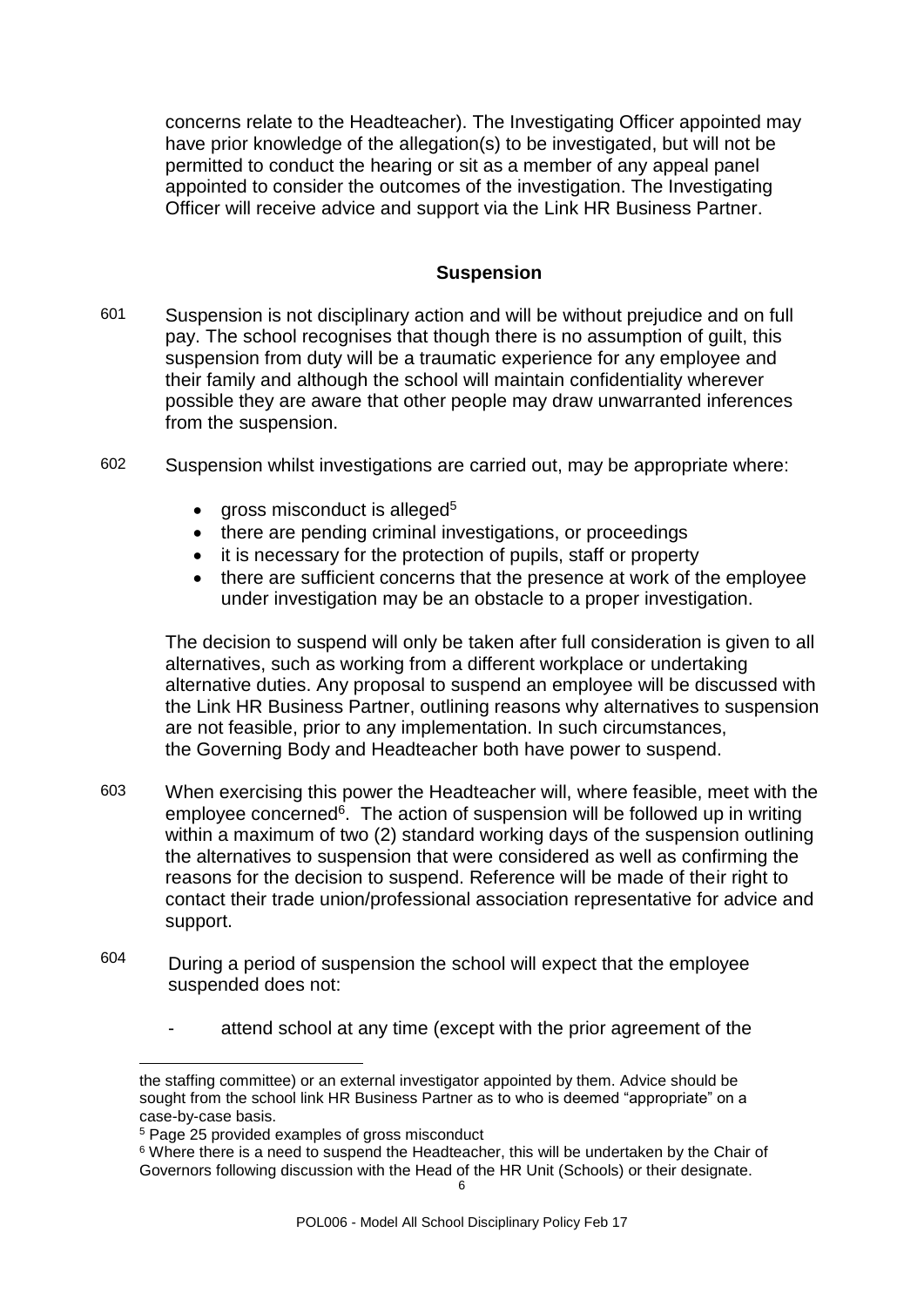Headteacher/Chair/investigating officer);

- communicate in any way with parents, pupils or governors (except: with the prior agreement of the Headteacher/Chair)
	- o discuss their suspension or the nature of the allegations with any member of staff (except: with the prior agreement of the Headteacher/Chair /investigating officer)
- 605 During a period of suspension the employee may approach work colleagues, parents, pupils and governors as potential witnesses in support of their case. However, this should only take place after seeking the approval of the Investigating Officer, this may be done via the trade union representative.
- 606 During a period of suspension the school may suspend access to the employees email account and to the schools' electronic learning environment.
- 607 Any suspension of an employee of the school can only be lifted with agreement of the Chair of Governors (acting on behalf of the Governing Body) following discussion with the Link HR Business Partner. Where the Chair of Governors is unavailable this responsibility will fall upon the Vice Chair of Governors for action.

## **Confidentiality**

<span id="page-6-0"></span>701 Any employee who is subject to this disciplinary policy & procedure or those taking part in the proceedings will maintain confidentiality in accordance with this document. Any breach of confidentiality may be deemed a potential disciplinary act within the terms of this policy.

#### **Support**

- <span id="page-6-1"></span>801 An employee will be informed at every stage of the procedure, of their right to be accompanied by a work colleague or trade union/professional association representative. In addition, they will have the right to be represented by a work colleague or trade union/professional association representative at any subsequent hearing or appeal.
- 802 It is the responsibility of the Investigating Officer, where formal procedures have been invoked, to ensure that updates are provided to the employee throughout the investigation.
- 803 In cases of unacceptable conduct it is important that consideration be given to additional advice and counselling for the employee – for example through a supportive action plan. Should the school feel that they do not have such resources available or require further information on how this role should operate they should contact their school Link HR Business Partner who will be able to provide advice and guidance.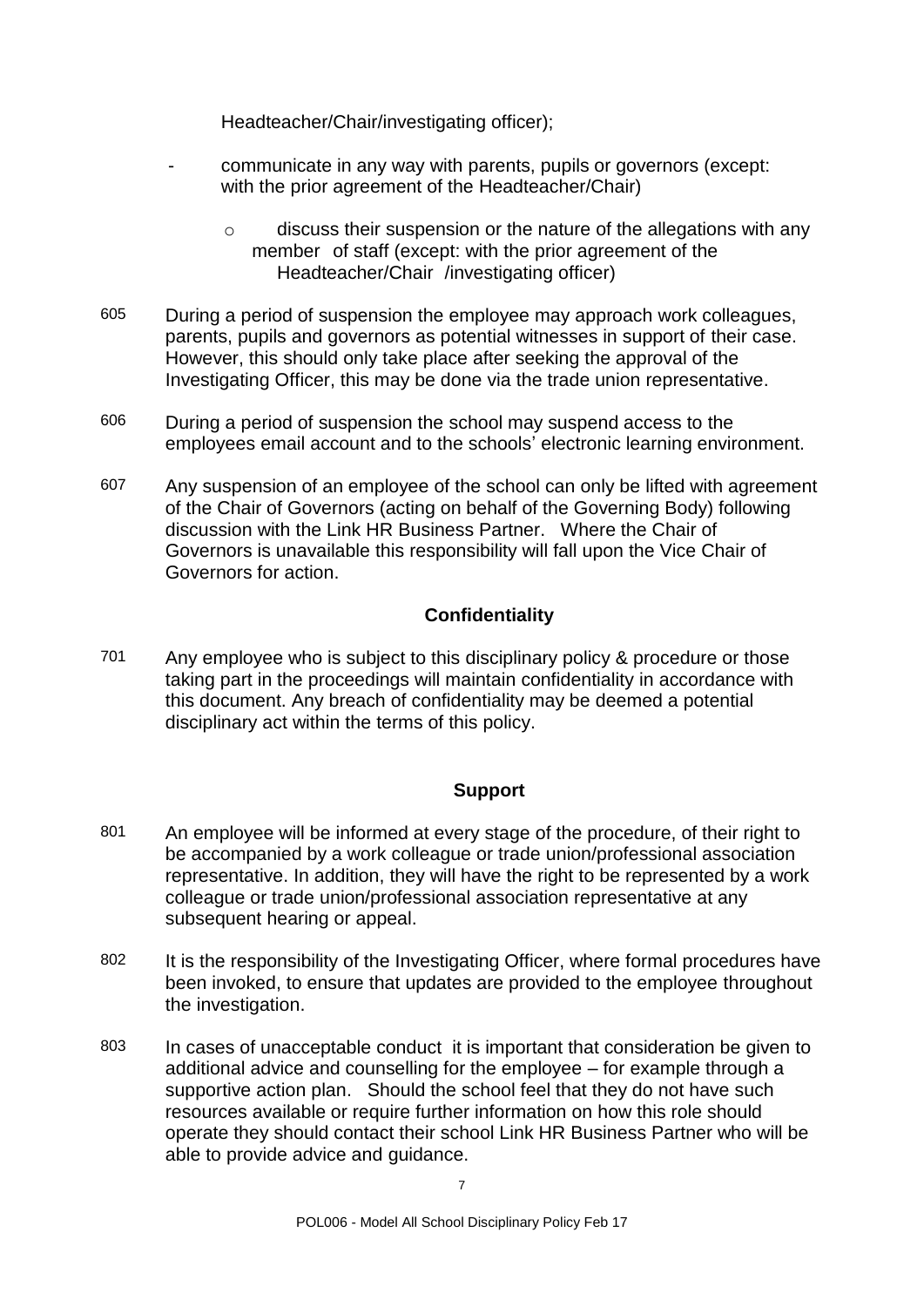#### **Meetings, Hearings & Appeals**

- <span id="page-7-0"></span>901 Such persons or panel members as designated by the Governing Body's Standing Orders will carry out their official duties at all hearings and appeals under this policy & procedure and in accordance with relevant statutory requirements. Advice will be sought from the appropriate service provider, such as Governor Services as necessary, to ensure compliance with these requirements.
- 902 It is acknowledged that a disciplinary process is a difficult time for all parties, especially for the employee subject to allegations. Hearings and appeals must be conducted in a manner that enables all parties to explain their views.
- 903 All parties being involved in a disciplinary process at any stage are required to act in accordance with the principles outlined within this document.
- 904 The appointed Investigating Officer will lead the investigation and may be supported through this process, for example by a link School HR Business Partner or another management colleague.

#### **Formal Sanctions**

- <span id="page-7-1"></span>1001 The school operates a model of progressive discipline, this allows the employer to deal with inappropriate conduct at work through a defined process which is designed to help the employee achieve and maintain the standard expected.
- 1002 The following sanctions are available for consideration, having taken into account whether the allegation is proven and warrants a sanction.

| <b>Level of sanction</b>            | <b>Period sanction remains live</b>             |
|-------------------------------------|-------------------------------------------------|
| Level one warning                   | A formal written warning which will expire      |
|                                     | after a period of 6 months                      |
| Level two warning                   | A formal written warning will expire after a    |
|                                     | period of 12 months.                            |
| Final warning                       | A formal final written warning will expire      |
|                                     | after a period of 18 months.                    |
| Dismissal (misconduct) <sup>7</sup> | Where there is failure to improve or change     |
|                                     | in the timescale set or the matter is           |
|                                     | sufficiently serious the employee may be        |
|                                     | dismissed with appropriate notice. <sup>8</sup> |

l  $<sup>7</sup>$  The panel may consider alternatives to dismissal such as transfer to another post, with</sup> reference to STPCD.

<sup>&</sup>lt;sup>8</sup> Arrangements will be made by the school to pay the employee their contractual notice and any other outstanding monies due to them. For calculation purposes, the employee's last day at work will be the date of the outcome of the disciplinary hearing.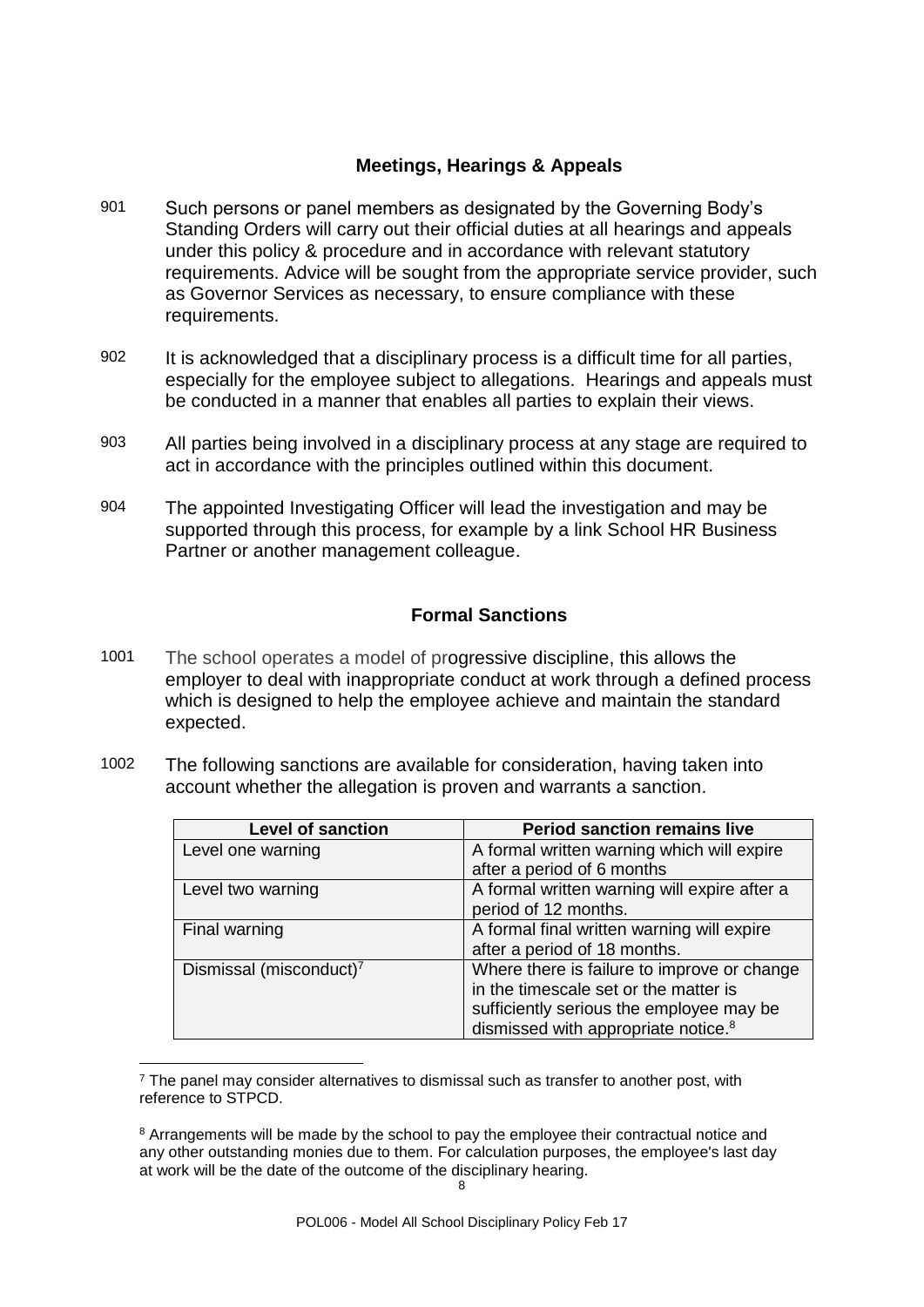- 1003 When considering the level of sanctions the following factors should be considered
	- the nature and severity of the misconduct.  $9$
	- whether this is a first 'offence' or repeated behaviour,
	- whether there are any warnings in place,
	- whether or not there are any mitigating factors, such as provocation,
	- the disciplinary action taken at this school in the past for similar types of misconduct,.
	- whether the proposed outcome is reasonable given all of the circumstances.
- 1004 Where the time limits of a sanction have expired it will be kept on file. However, it will be disregarded for future disciplinary purposes.

#### **Summary Dismissal**

- <span id="page-8-0"></span>1005 Summary Dismissal only applies to acts of gross misconduct. Because of the nature of alleged acts of gross misconduct, the employee may be suspended from work, whilst his/her line manager completes an investigation. The employee will remain in receipt of full pay.
- 1006 If it is found that an act of gross misconduct has taken place, the employee may be summarily dismissed; the decision will be confirmed in writing. The last day of service will be the date the outcome of the disciplinary hearing and the dismissal may be actioned without payment of contractual notice.

#### **Appeal**

1007 In cases of misconduct and gross misconduct employees have the right to an appeal following the outcome of the hearing.

 $\overline{a}$ 

<sup>&</sup>lt;sup>9</sup> Examples are contained at page 25 of misconduct and gross misconduct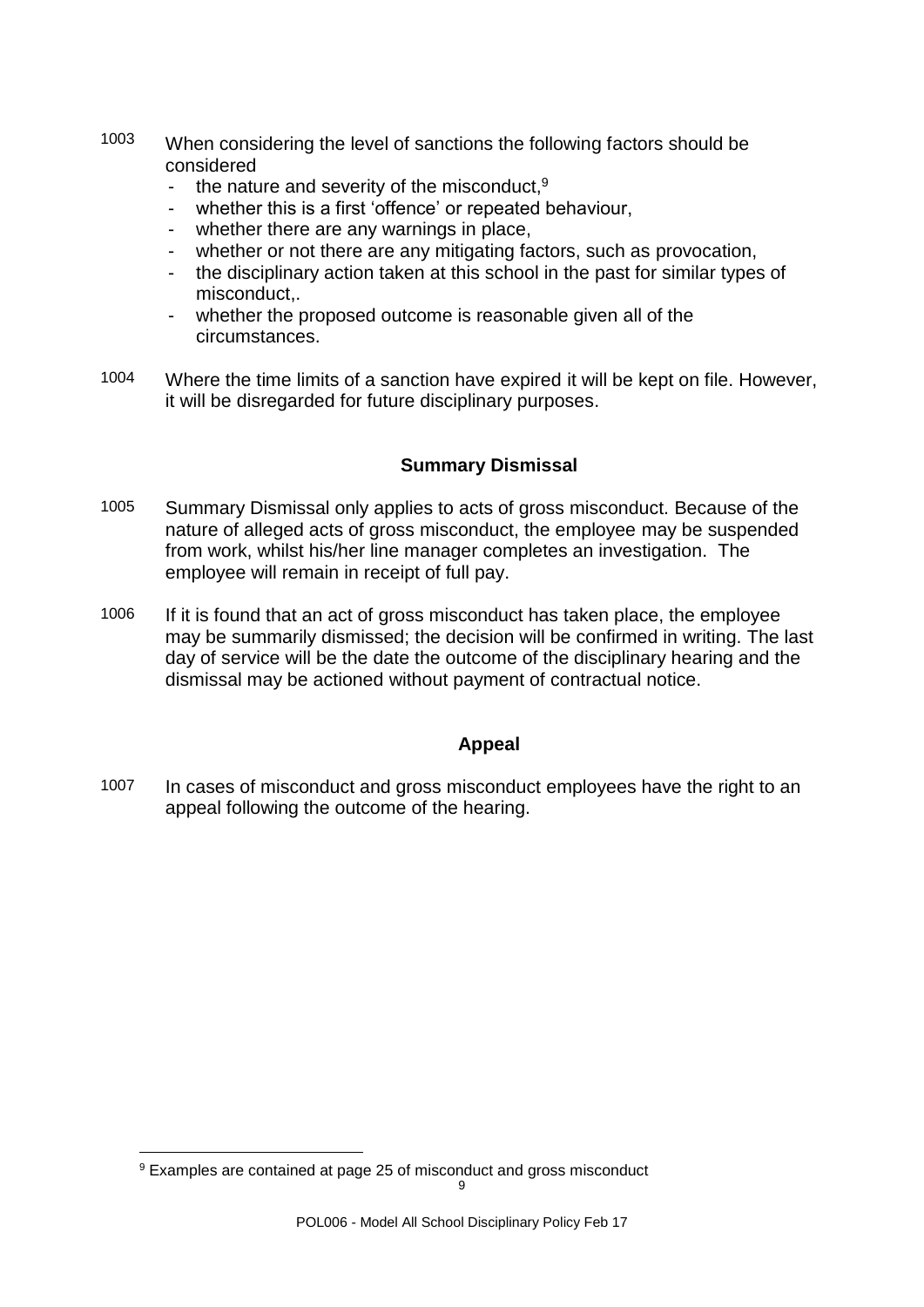

POL006 - Model All School Disciplinary Policy Feb 17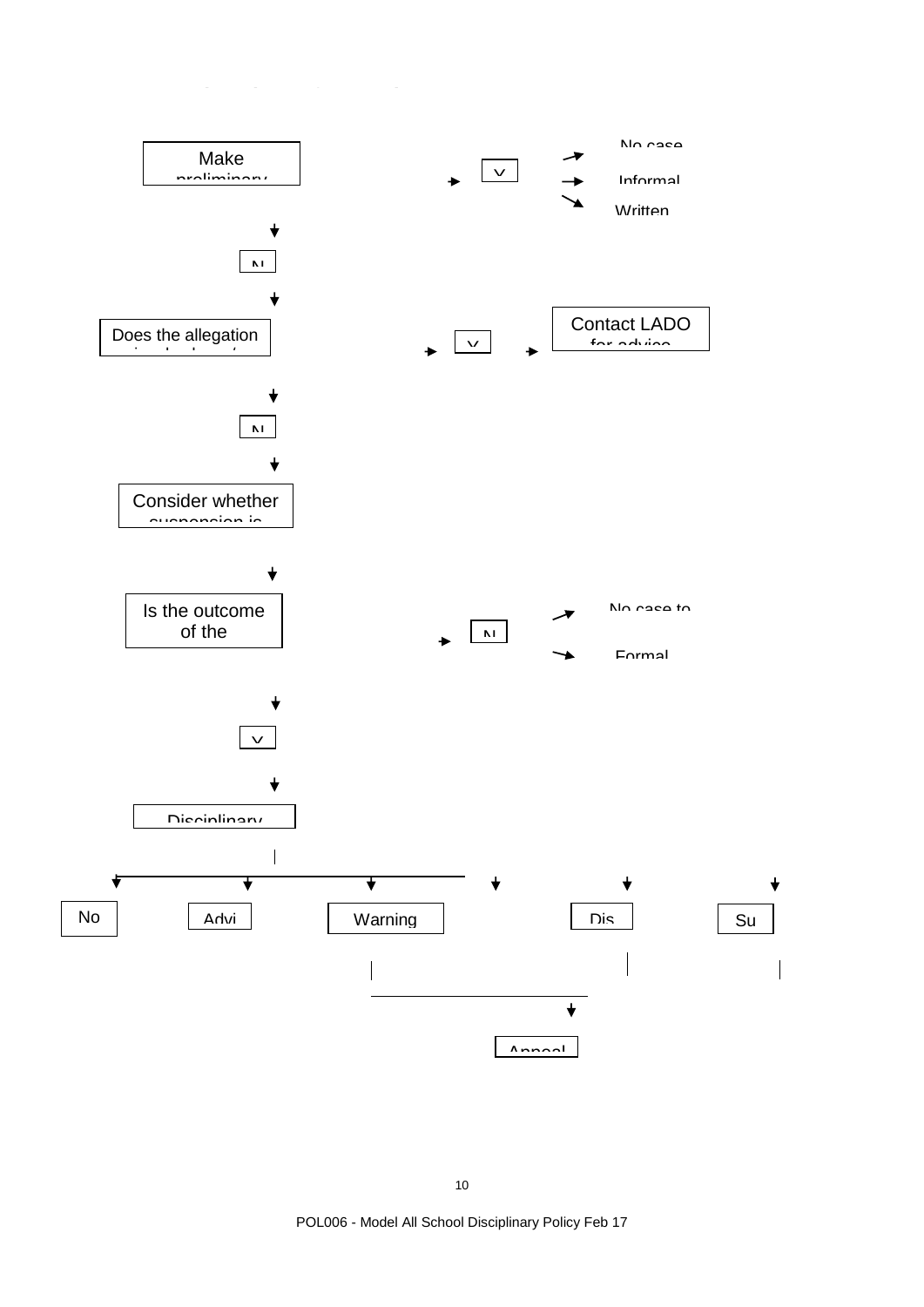# **Section Two: Procedure**

## **Informal Stage**

<span id="page-10-1"></span><span id="page-10-0"></span>1101 The Governing Body expect that in most cases, where a disciplinary matter involves minor infringements of conduct, it will be resolved informally through additional advice/guidance/training and support arrangements from the Headteacher or Line Manager<sup>10</sup>, with the aim of improving the employee's conduct.

Such informal action may enable concerns over conduct to be dealt with early, before any potential escalation, resulting in an improvement in behaviour and thus avoiding a need to use the formal procedure.

- 1102 In some instances a discussion with the employee will be sufficient. The aim of the discussion is to ensure that the employee understands the concerns and is made fully aware of the standards expected of them.
- 1103 The employee should be given the opportunity to access information, review the facts and respond. Should the employee have any objections, as part of the discussion then these should be recorded by the manager.
- 1104 The Headteacher, may consider the matter warrants the advice to be put to the employee in writing, noting how the conduct has fallen short of the school's standards and expectations, the change or improvement that is expected from the employee and that a failure to achieve the standards in the future may result in disciplinary action being taken.
- 1105 The Headteacher may wish to include a review period if it is believed monitoring is required.
- 1106 A letter of management advice is not a formal disciplinary warning. The letter forms part of the employment record and will remain on the employees file.<sup>11</sup>

#### **Assessment of need to enter the Formal Stage**

<span id="page-10-2"></span>1201 Where informal advice and support have been ineffective, or there has been a more serious breach of discipline requiring formal action, the matter will be referred to the Headteacher (or their designate) to determine whether the formal disciplinary process should be invoked and the employee will be advised of this action.

l

 $10$  Line Manager – the person who undertakes this role may vary from school to school and is dependent upon the structure in place within school. It is important that each School are clear on whom within their school they require to undertake this role.

<sup>11</sup> Referral to this letter may be relevant, as part of an assessment, where there is a further recent occurrence which is intrinsically linked.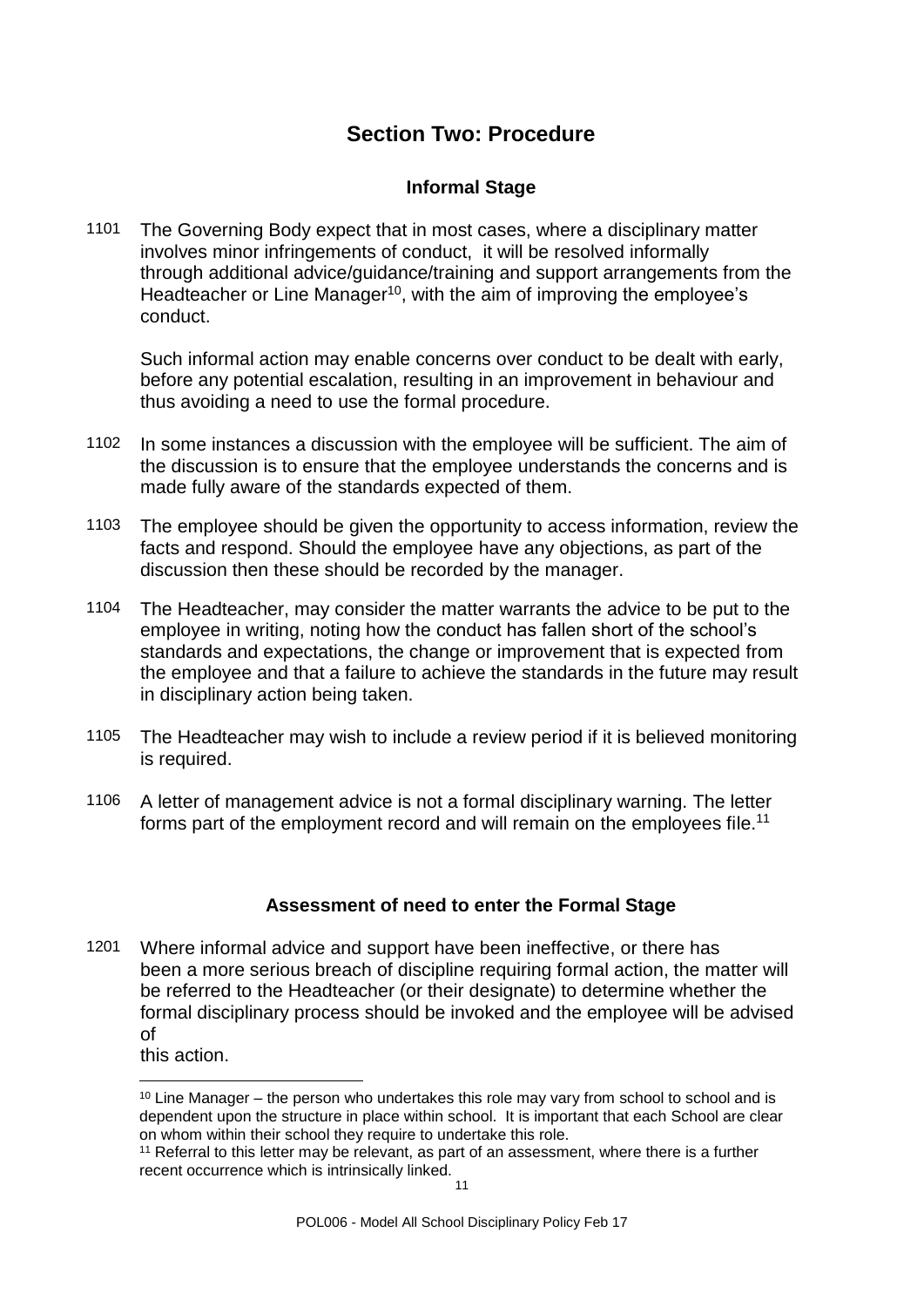- 1202 In determining whether the formal disciplinary procedure should be invoked the Headteacher (or their designate)<sup>12</sup> will undertake an initial assessment, taking into account the nature of the concerns and whether informal support to correct the behaviour is an appropriate alternative to proceeding with a formal investigation.
- 1203 Where the decision is not to proceed to a formal investigation the matter will be referred back to the line manager to provide support to the employee concerned. However, where the Headteacher determines that a formal investigation should be undertaken they (or their designate) will arrange a "notification meeting" with the employee.

## **Notification Meeting**

- <span id="page-11-0"></span>1301 At this notification meeting the Headteacher (or their designate) will provide the employee with an outline of the concerns and, where known at this stage, the name of the Investigating Officer<sup>13</sup> and date for an initial meeting. The employee will be reminded of the support available from their trade union/professional association and provided with a copy of the disciplinary procedure.
- 1302 Where a decision is made to suspend<sup>14</sup>, the employee will be informed of the rationale for this decision and reminded not to make contact with any other work colleague to discuss the matter to be investigated, nor visit school except in circumstances as identified within paragraph 604 of the disciplinary policy.
- 1303 The outcomes arising from this meeting will be confirmed in writing from the Headteacher (or designate) to the employee within 5 standard working days following the conclusion of the 'notification meeting'.

## **Formal Disciplinary Procedure**

<span id="page-11-1"></span>1401 The formal disciplinary procedure has three steps: Step 1 - Establishing the facts via thorough investigation; Step 2 - Hearing; Step 3 - Appeal.

 $\overline{a}$ 

<sup>&</sup>lt;sup>12</sup> Where the Headteacher is the sole witness to the concern then it may not be appropriate for them to undertake the initial assessment.

<sup>&</sup>lt;sup>13</sup> The Headteacher will be required in appointing the Investigating Officer to ensure that they have time/resources made available to them to undertake the investigation as per the timescales outlined within this policy & procedure. The Governing Body has delegated the authority to select an appropriate Investigating Officer to the Headteacher. In doing so the Headteacher will also take into account that any Investigating Officer cannot conduct a hearing or be part of an appeal panel.

<sup>&</sup>lt;sup>14</sup> Regard should be taken of advice from the Link HR Business Partner prior to any consideration of suspension.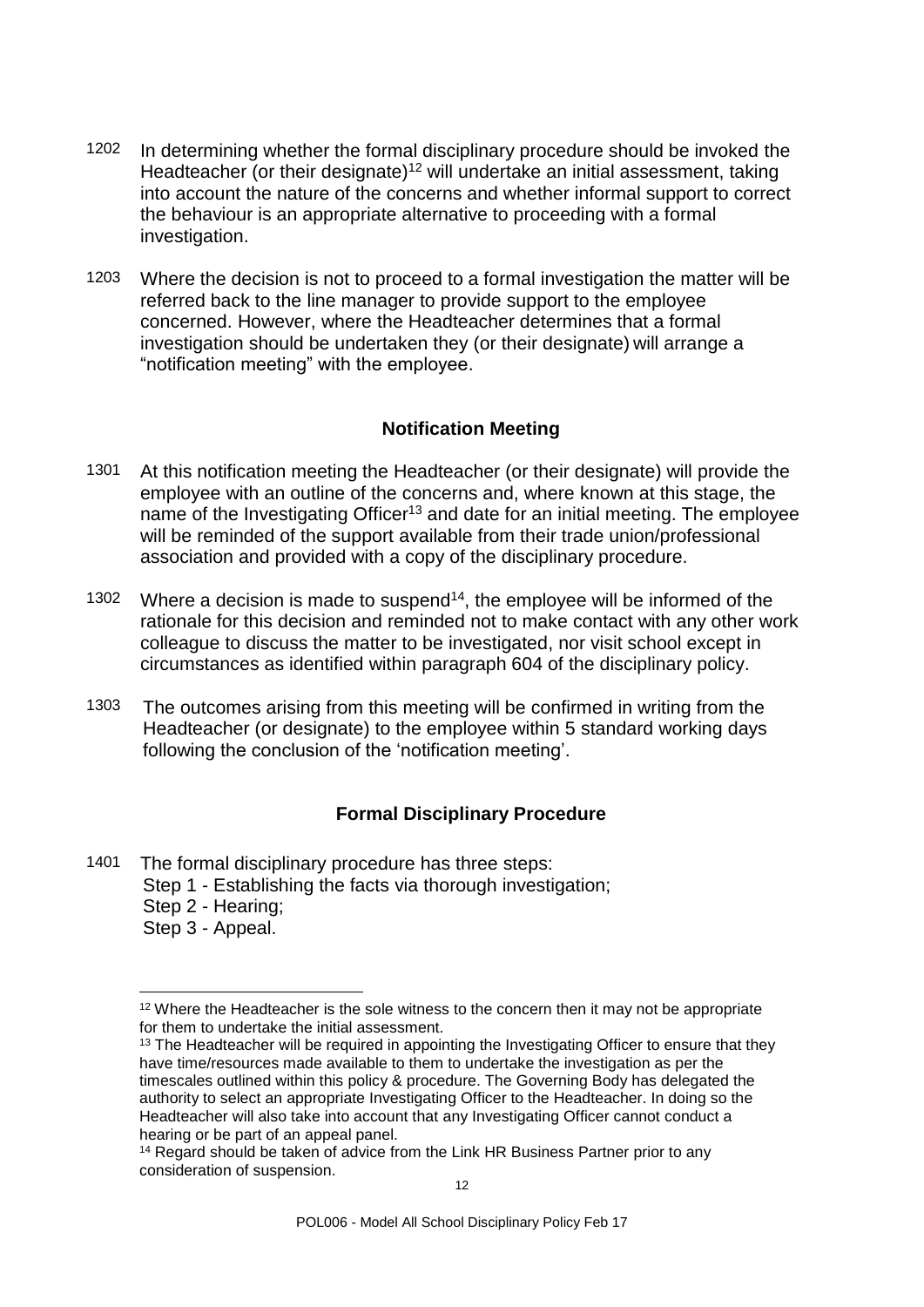1402 Timelines are indicated within this procedure to allow concerns to be resolved in a timely manner. However the parties referred to may on occasion and by mutual agreement modify the time limits referred to in the disciplinary procedure – the responsibility for coordinating timescales, where there is a need to modify from those indicated within this policy & procedure, will rest with the Investigating Officer (Step 1); those conducting the hearing (Step 2) or Chair of Appeal Panel (Step 3) following advice from the appropriate supporting HR Business Partner.

#### <span id="page-12-0"></span>*Step 1 – Establishing the facts through an investigation*

- 1501 The Investigating Officer will seek advice from the HR Business Partner with regard to the proposed investigation and the appropriate support that can be provided.
- 1502 The role of the Investigating Officer is to carry out an appropriate and thorough investigation of all facts relating to the case, ensuring a balanced report of the matter under investigation is obtained. Having concluded their investigation the Investigating Officer, with the support of the HR Business Partner, will determine the next steps and, where necessary, attend and present their findings at the Hearing.
- 1503 The Investigating Officer will make arrangements to meet with the employee (and their representative if applicable)<sup>15</sup> at the earliest opportunity to begin their investigation. Where necessary there may be a requirement to hold a series of such meetings as part of their investigation.
- 1504 The Investigating Officer and supporting HR Business Partner may be required to meet with other named parties as part of the investigation into the concerns<sup>16</sup>.
- 1505 Where it becomes apparent during the investigation that the matter is not one of discipline, but one of capability, then the disciplinary process will stop at this point and the matter will be referred to the school's capability policy & procedure for determination.
- 1506 The investigation must be concluded as soon as reasonably possible whilst allowing sufficient time to interview all relevant parties. It should take no longer than 6 standard working weeks.

The Employee must be informed should the Investigating Officer believe that they will be unable to conclude their investigation within this timescale. The Investigating Officer should advise the Employee of the expected timescale for completion.

l

<sup>&</sup>lt;sup>15</sup> The employee will be granted approval for reasonable time away from their duties to meet with their representative.

<sup>&</sup>lt;sup>16</sup> Where a request is made to gather information from a particular source this should be undertaken unless there is good reason not to do so as decided by the investigating officer. Any decision not to follow up such requests (and rationale) should be included in the completed investigators report.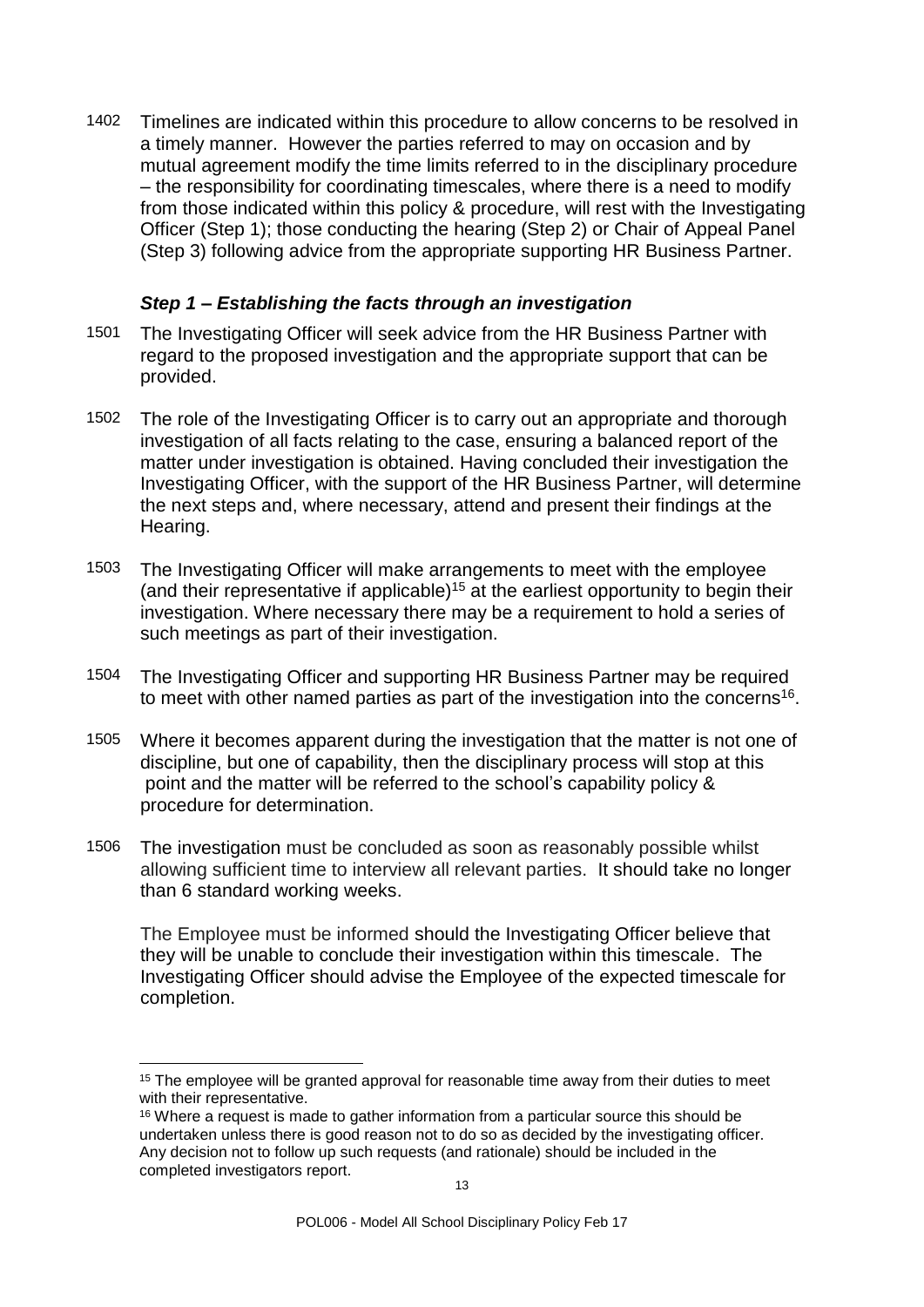1507 At the conclusion of the investigation the Investigating Officer will inform the employee verbally of the outcome of their investigation<sup>17</sup>, to be followed up in writing within 5 standard working days. This letter, which the Investigating Officer sends to the employee will provide a brief synopsis of the concern(s), together with confirmation of one of the following options as the outcome of the investigation:

Option 1 - the concerns are unfounded and the employees conduct is deemed to be satisfactory therefore no further action against the employee is required.

Option 2 - formal additional support/advice/direction has been identified as the means of correcting the employee's conduct in respect of the concerns investigated.<sup>18</sup>

Option 3 - there is substance to the concern(s) and the Investigating Officer has referred the matter to a hearing<sup>19</sup> to make a determination regarding outcomes and appropriate sanction.

1508 Where the Investigating Officer finds for:

 $\overline{a}$ 

Option 1 - the Investigating Officer and supporting HR Business Partner will liaise

with the Headteacher (or their designate) to ensure that, where they have been identified, actions are put into place to amend school practices / procedures.

Option 2 - the Investigating Officer and supporting HR Business Partner will liaise

with the Headteacher (or their designate) to ensure that the actions identified of the employee and the school are put in place as agreed. That the monitoring takes

place and that the timescale for concluding the matter is adhered to.

Option 3 - the Investigating Officer and supporting HR Business Partner will notify the employee who will be advised of the requirements for their attendance at a disciplinary hearing.

1509 Where the outcome is Option 3, the Investigating Officer, at the same time as they advise the employee, will verbally notify the Clerk to Governors<sup>20</sup> of the need for a hearing. They will also submit a copy of the letter to the employee (referenced in paragraph 1507) to the Clerk to Governors, this being deemed the formal request for the clerk to arrange a disciplinary hearing.

<sup>&</sup>lt;sup>17</sup> Except where alternative arrangements have been made such as via their trade union/professional association representative.

<sup>&</sup>lt;sup>18</sup> The investigating officer determines that although this should be considered misconduct, it appears to be less serious and therefore can be modified through guidance/direction recorded within an action plan with a set monitoring period an example is shown at page 27.

<sup>&</sup>lt;sup>19</sup> Hearing will be held in line with the delegated authority arrangements in place at the school <sup>20</sup> This is reference to the Clerk to the Governing Body or Clerk appointed (for example this may be a member of the school admin team). It is the responsibility of the School/Governing Body to arrange for appropriate clerking.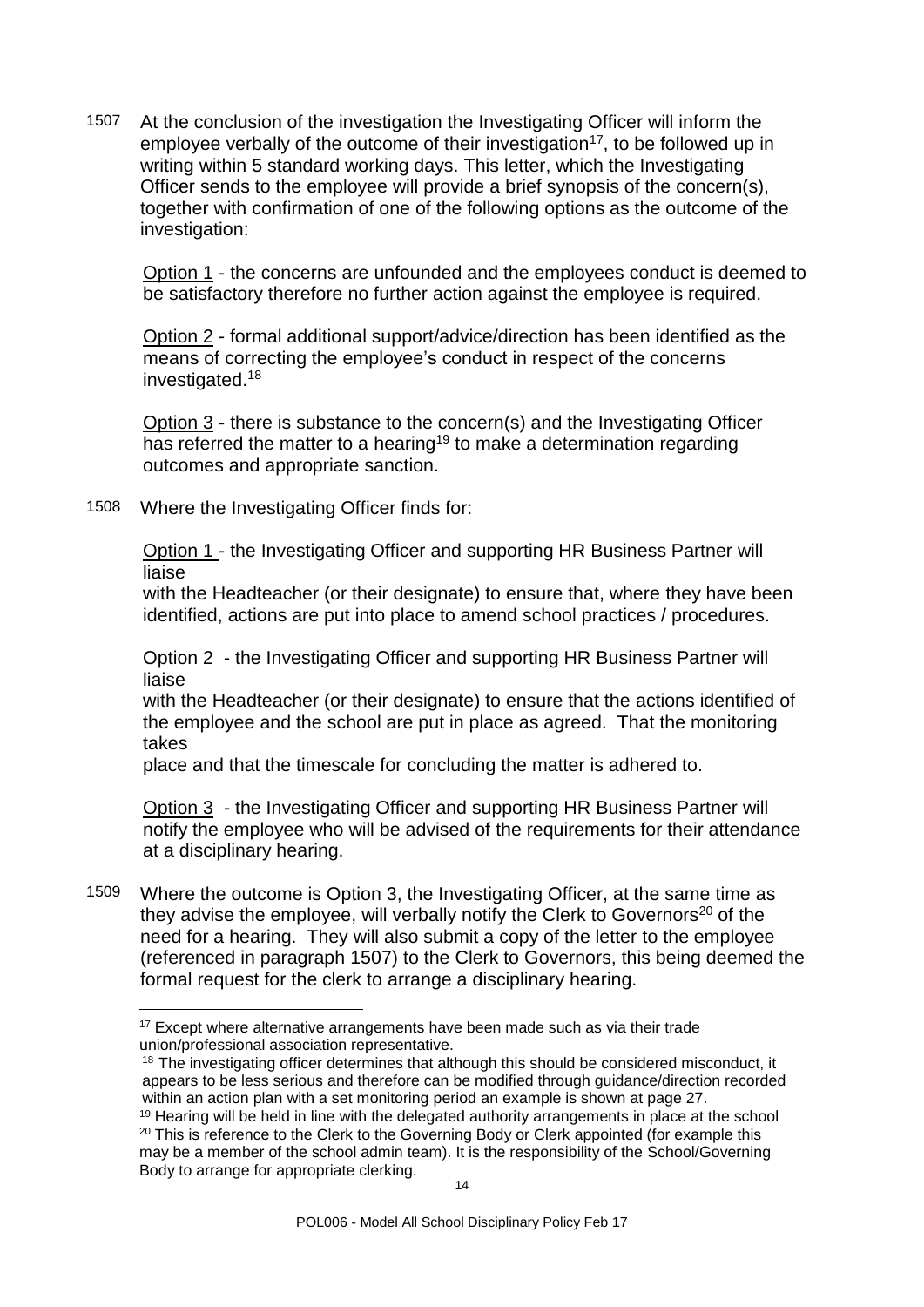1510 At this time the Investigating Officer will provide the Clerk to Governors their investigative report (including all information obtained as part of their investigation together with any witnesses they propose to call).

#### <span id="page-14-0"></span>*Step 2 – Hearing*

 $\overline{a}$ 

- 1601 Following a request to arrange a disciplinary hearing the Clerk to Governors will in line with the school's delegation arrangements arrange a hearing. In doing so they will liaise with all parties to agree a suitable date for the disciplinary hearing as soon as practicable, providing at least 10 standard working days notice to the employee.<sup>21</sup>
- 1602 This notice (inclusive of investigators report/witnesses) confirming the date of the hearing will be sent to the employee (and their representative) within 5 standard working days following receipt of the formal request to convene the meeting.

In addition a copy of this formal notice will be issued to the Investigating Officer, those conducting the hearing, as well as their respective HR support and any note taker for the meeting.

- 1603 This formal notice to the employee will include a request for the employee to confirm their attendance and submit any information (inclusive of witnesses) they intend to make reference to during the hearing, at least 5 standard working days prior to the hearing<sup>22</sup>
- 1604 Following the receipt of any information from the employee, the Clerk to Governors will collate all of the information from both parties into one pack and will forward this pack to the Investigating Officer, their HRBP, the employee and representative as well as those conducting the hearing and their respective HR support and any note taker for the meeting, no later than 4 standard working days prior to the commencement of the hearing:
- 1605 The Clerk to the Governing Body will compile a list of the names of witnesses from both parties and forward these to the Headteacher (or their designate) who will be responsible for the coordination of the release of school-based witnesses.
- 1606 The Clerk to Governing Body is responsible for organising separate rooms/ facilities/ refreshments for each of the respective parties and their witnesses.

<sup>&</sup>lt;sup>21</sup> There may be circumstances where this timeframe is not achievable for the parties concerned. Where this is the case the Clerk to Governors will liaise with the parties to arrange a suitable alternative date.

<sup>&</sup>lt;sup>22</sup> Please note: any additional information presented by the employee and/or their TU representative after this date will be accepted where both parties are agreeable. However, where agreement has not been possible the additional information will only be considered with the consent of those conducting the Hearing after discussion with the supporting HRBP. Options include postponement/short adjournment to consider the information or not to release the information.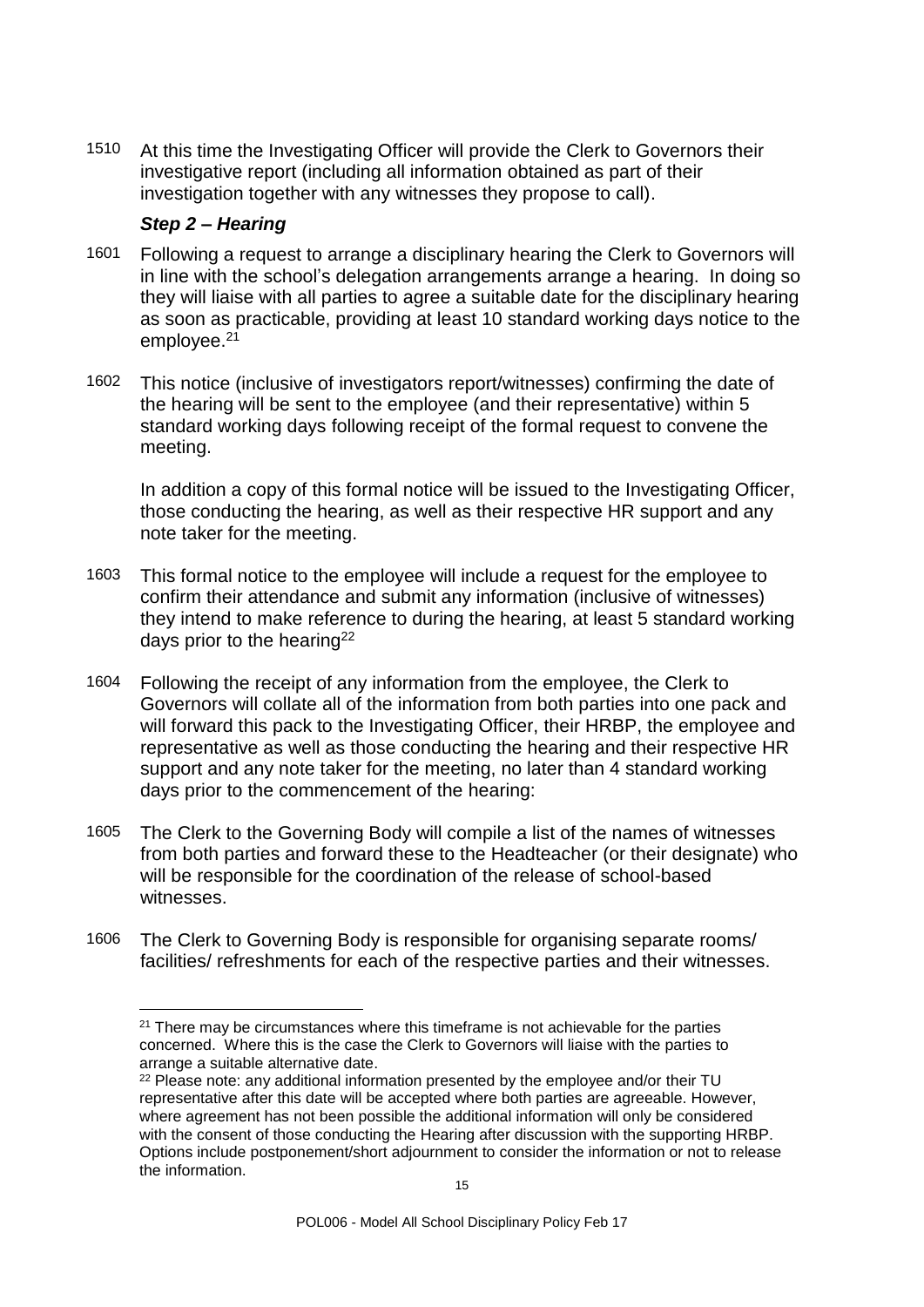#### *Hearing*

l

- 1607 The role of those conducting the hearing is to evaluate the information presented to them and to determine the appropriate outcome – including the drawing-up of an action plan<sup>23</sup>, where appropriate.
- 1608 It shall be the responsibility of those conducting the hearing to ensure that the hearing is conducted appropriately and in accordance with the principles of the disciplinary policy. The hearing can adjourn at any time at the request of either of the parties.
- 1609 Once the information has been presented to the hearing by all parties, questions have been answered and those conducting the hearing have sufficient information to reach a decision as to the outcome, the hearing will adjourn and a decision will be reached.
- 1610 Options to consider as an outcome arising from the disciplinary hearing are:

take no further action - concerns/allegations are unfounded and no further action is required.

formal additional support - additional support/actions identified as the means to change the employees' conduct in respect of the concerns identified,

impose a sanction - up to and including dismissal with notice for cases of misconduct or without notice for cases of gross misconduct.

Where consideration is given to the issuing of a sanction, the hearing will refer to the options and advice available under the policy para 1002.

- 1611 All parties will be notified of the decision. Where possible, it is recommended that this be undertaken on the same day as the hearing and in person. It is acknowledged that, after an adjournment to reach a decision, it may not be appropriate to ask the parties to wait. Where this occurs, alternative arrangements will need to be agreed, with advice from the supporting HR Business Partner, regarding the most appropriate way forward.
- 1612 Following the outcome of the hearing, a letter to convey to the employee the decision made will be sent by the Clerk, within 5 standard working days following the employee being notified of the hearing decision.
- 1613 This letter will note the outcome relating to each allegation/concern, the rationale behind this decision and, where appropriate, any sanction issued. Where a sanction is given, the letter will advise the employee of their right of appeal.

<sup>&</sup>lt;sup>23</sup> This may include details of additional management support and/or expectations of future conduct if applicable.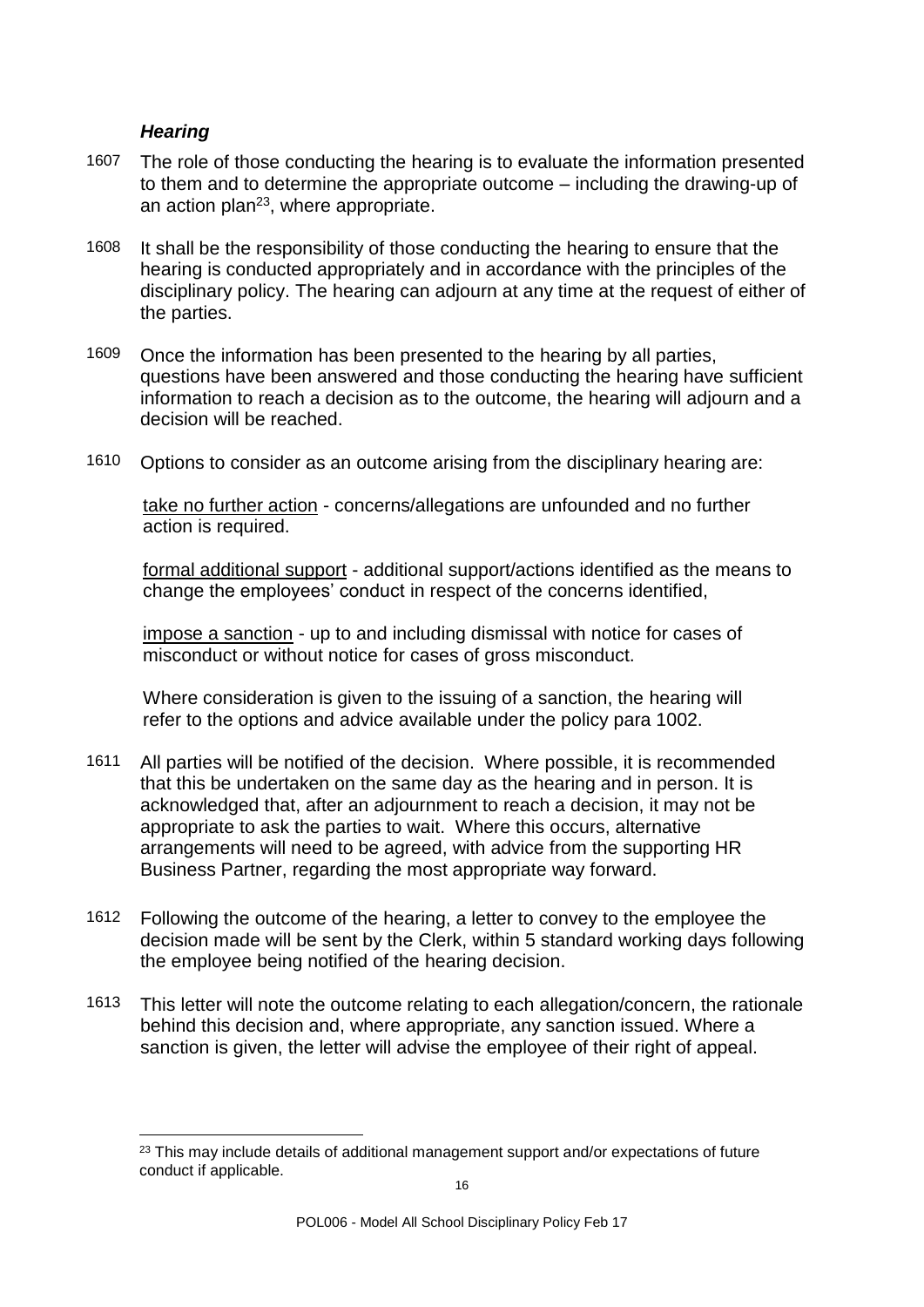- 1614 Where the Headteacher has not heard the case the Chair of the Hearing Panel and the supporting HR Business Partner will be required to update/advise the Headteacher of the agreed outcome/way forward immediately after informing the employee.
- 1615 Where an action plan is required as one of the outcome options, the responsibility for the delivery of the support/action plan will lie with the Headteacher (or their designate) as appropriate.
- 1616 Where dismissal is an outcome, the HR Business Partner supporting the hearing, will work with the school to ensure that the school's statutory obligations are fulfilled.

#### <span id="page-16-0"></span>*Step 3 – Appeal*

1701 Following the letter confirming the Hearing decision being sent to the employee, the employee has 5 standard working days to lodge a request for an appeal hearing.

The request for an appeal hearing must be sent to the Clerk to Governors in writing, outlining the reasons for requesting an appeal.

- 1702 The employee should take care to outline the grounds for their appeal to ensure there is no undue delay in organising an appeal hearing. Where there is insufficient clarity as to the grounds of the appeal, the Chair of the Appeal Panel reserves the right to seek such clarification, prior to arranging the appeal hearing. It is the responsibility of the Chair of the Appeal Panel, working with their supporting HR Business Partner, to communicate (via the Clerk to Governors) in writing with the employee, where further clarification is required.
- 1703 Where dismissal is the outcome of the disciplinary hearing, lodging an appeal against the decision will not stop a dismissal from proceeding. The effective date of dismissal will be the date of the hearing panel's decision being verbally advised to the employee or, where applicable, after serving appropriate notice.
- 1704 If the original decision was to dismiss and the appeal against the decision is successful, the employee will be reinstated with no loss of continuity of service or pay.
- 1705 Once the Chair of the Appeal Panel has undertaken the actions detailed above it will be their responsibility to ensure that any appeal hearing can progress in a timely manner.
- 1706 The role of the Clerk to the Governors is to organise and coordinate the appeal once the Chair of the Appeal Panel has confirmed that there is sufficient information to proceed.
- 1707 The Clerk to Governors will liaise with all parties to agree a suitable date for the disciplinary appeal to be held and confirm this in writing to all parties.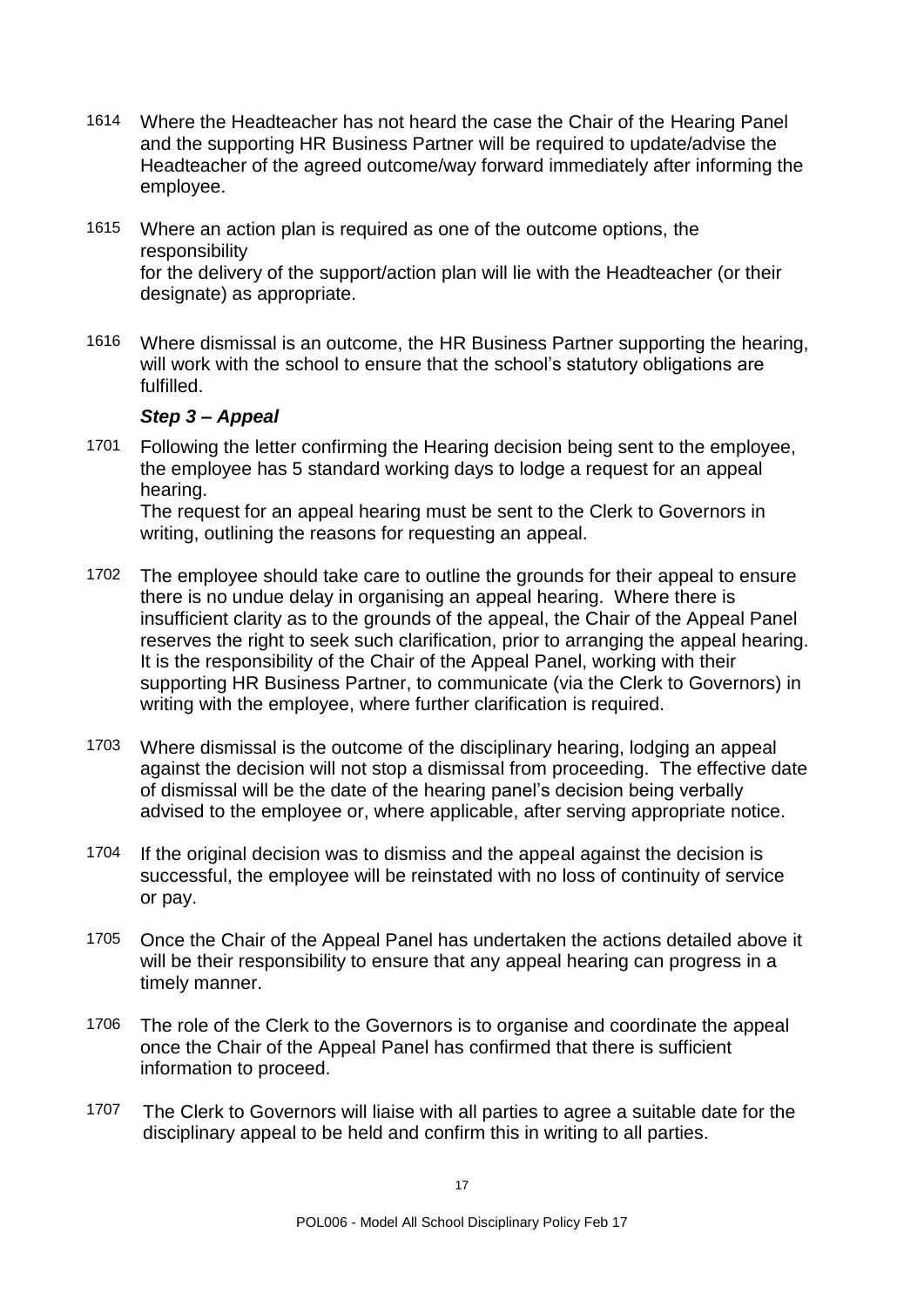1708 This letter is deemed the formal notice of the disciplinary appeal hearing and will be issued, with supporting documentation, within 5 standard working days on the basis that the employee has provided sufficient information for the appeal hearing

to be progressed. The appeal hearing will be expected to take place as soon as practicable, providing at least 10 standard working days notice to the employee. $^{24}$ 

- 1709 This formal notice will include a request for the employee to confirm their attendance and submit any information (inclusive of witnesses) they intend to make reference to during the appeal at least 5 standard working days prior to the meeting.
- 1710 Once in receipt of this information from the employee the Clerk to Governors will collate a pack of information and forward to members of the appeal panel, as well as their respective HR support; the Employee and any TU representative, the Chair of the Hearing panel and HRBP supporting them as well as any note taker for the meeting. This pack will be issued no later than 4 standard working days prior to the commencement of the hearing.
- 1711 The Clerk to the Governing Body will compile a list of the names of witnesses from both parties and forward these to the Headteacher (or their designate) responsible for the coordination of the release of school-based witnesses.
- 1712 The Clerk to the Governing Body is responsible for organising separate rooms/facilities/refreshments for each of the respective parties and their witnesses.

#### *Appeal Panel*

l

1713 The role of the Appeal Panel is to evaluate the information presented to them and to determine the appropriate outcome – including the drawing up of an action

plan<sup>25</sup>, where appropriate.

1714 The Appeal Panel will have had no prior involvement or detailed knowledge of the case, excluding the information provided to them in preparation for the appeal.

1715 It shall be the responsibility of the Chair of the Appeal Panel to ensure that the

appeal is conducted appropriately and in accordance with the principles of the disciplinary policy. The appeal panel can adjourn at any time at the request of either of the parties via the Chair of the Appeal Panel.

 $24$  There may be circumstances where this timeframe is not achievable for the parties concerned. Where this is the case the Clerk to Governors will liaise with the parties to arrange a suitable alternative date.

<sup>&</sup>lt;sup>25</sup> This may include details of additional management support and/or expectations of future conduct if applicable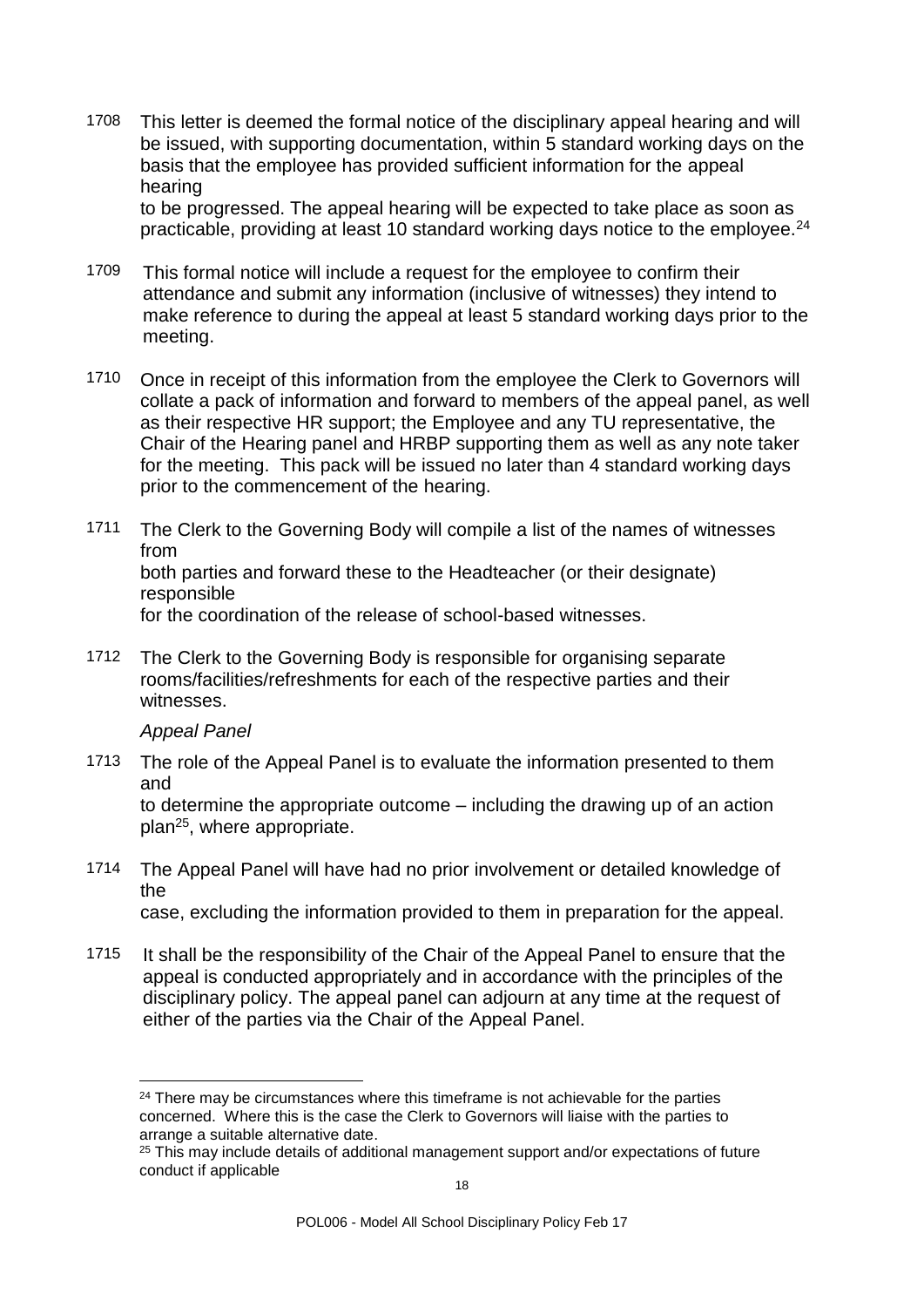1716 Once the Panel have received the information presented to them by all parties within the appeal, asked any appropriate questions and are satisfied that they have sufficient information to reach a decision as to the outcome of the appeal hearing

they will adjourn the appeal to reach a decision.

- 1717 Options for the Appeal Panel to consider as an outcome arising from this appeal are:
	- take no further action original outcome from hearing stands.
	- after thoroughly exploring the issues raised at the Appeal the Panel believe it is appropriate to change the previous decision issued at the Hearing<sup>26</sup>, perhaps on grounds of information not available at the earlier Hearing, the level of sanction given, or inconsistency.
- 1718 Once the Appeal Panel has reached a decision, they will be required to notify all parties of the decision. Where possible it is recommended that this be undertaken on the same day as the appeal hearing and in person. It is acknowledged that after an adjournment to reach a decision it may not be appropriate to ask the parties to wait. Where this occurs alternative arrangements will need to be agreed, with advice from the supporting HR Business Partner regarding the most appropriate way forward.
- 1718 Following the outcome of the appeal hearing, the Chair of the Appeal Panel will be required to draft (in conjunction with the supporting HR Business Partner) a letter to convey to the employee the decision made by the Appeal Panel.
- 1720 This letter will be sent by the Clerk to Governors, on behalf of the Chair of the Appeal Panel, within 5 standard working days following the Appeal Panel's decision being verbally advised to the employee. This letter will note the outcome relating to each allegation/concern appealed against, the rationale behind this decision and,

where appropriate any sanction issued.

l

- 1721 This letter, as well as being sent to the employee and their representative, will be copied at the same time to the Chair of the Hearing Panel, the Appeal Panel Members, as well as their respective HR support.
- 1722 The Chair of the Appeal Panel and the supporting HR Business Partner will be required to update/advise the Headteacher of the agreed outcome/way forward immediately after informing the employee.
- 1723 Where an action plan is required as one of the outcome options, the Chair of the Appeal Panel and supporting HR Business Partner will liaise with the Headteacher (or their designate) regarding the action plan. The responsibility

<sup>&</sup>lt;sup>26</sup> In accordance with the principles of this policy the Appeal Panel do not have the authority to increase the sanction set at the original hearing.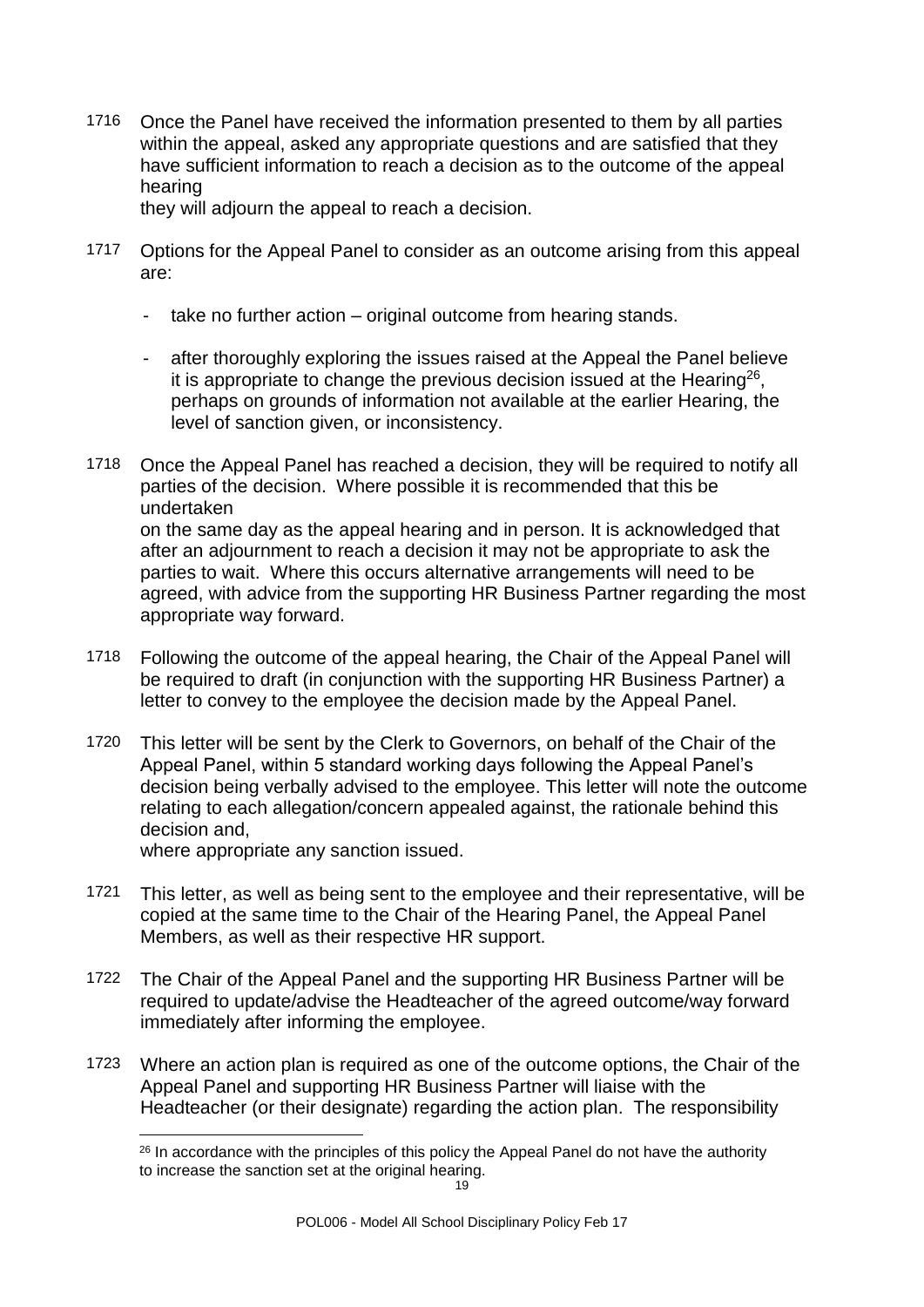for the delivery of the support/action plan will lie with the Headteacher (or their designate) as appropriate.

- 1724 Where a decision to dismiss is overturned by the appeal, arrangements will be made by the school to reinstate the employee with no loss of continuity of service or pay.
- 1725 The decision of the Appeal Panel is final within this policy and procedure.

#### **Additional Information**

#### <span id="page-19-1"></span><span id="page-19-0"></span>*Timing and/or Rescheduling*

 $\overline{a}$ 

- 1801 The timing and location of any 'Notification Meeting' with the Headteacher (or their designate), any meeting(s) with the Investigating Officer, or subsequent hearing and appeal under this policy & procedure will be reasonable<sup>27</sup> and each step in the policy & procedure will be taken without undue delay.
- 1802 The employee must take all reasonable steps to attend any meeting(s), or subsequent hearing and appeal arranged under this policy & procedure.
- 1803 Where an employee is unable to attend the date provided at any stage within the disciplinary procedure, dependent on the individual circumstances the school may consider offering a further date.
- 1804 Where necessary advice may be sought from the Occupational Health provider around fitness to attend.
- 1805 Should the employee have chosen a work colleague or trade union/ professional association representative to support them within this policy & procedure and their chosen work colleague or trade union/professional association representative is not available on the date suggested liaison to arrange a suitable alternative date will take place. Where a suitable alternative cannot be agreed the following will apply:
	- for a meeting with the Investigating Officer consideration may be given by the Investigating Officer and supporting HR Business Partner to the postponement of the planned meeting where this can be held within five standard working days of the date originally proposed.
	- the scheduled Hearing or Appeal the employee must offer the Clerk to Governors an alternative date<sup>28</sup>, which is reasonable and which falls on

 $27$  All meetings, hearings and appeals will normally be held during the employee's working day unless otherwise agreed by the employee or their trade union/professional association representative.

 $28$  In accordance with Section 10 of the Employment Relations Act 1999 - the employee must propose a date which is reasonable and which falls on or before the end of the fifth standard working day, after the original Hearing or Appeal date proposed. The timetable for submission of papers will remain as outlined within the initial notification of the proposed hearing/appeal.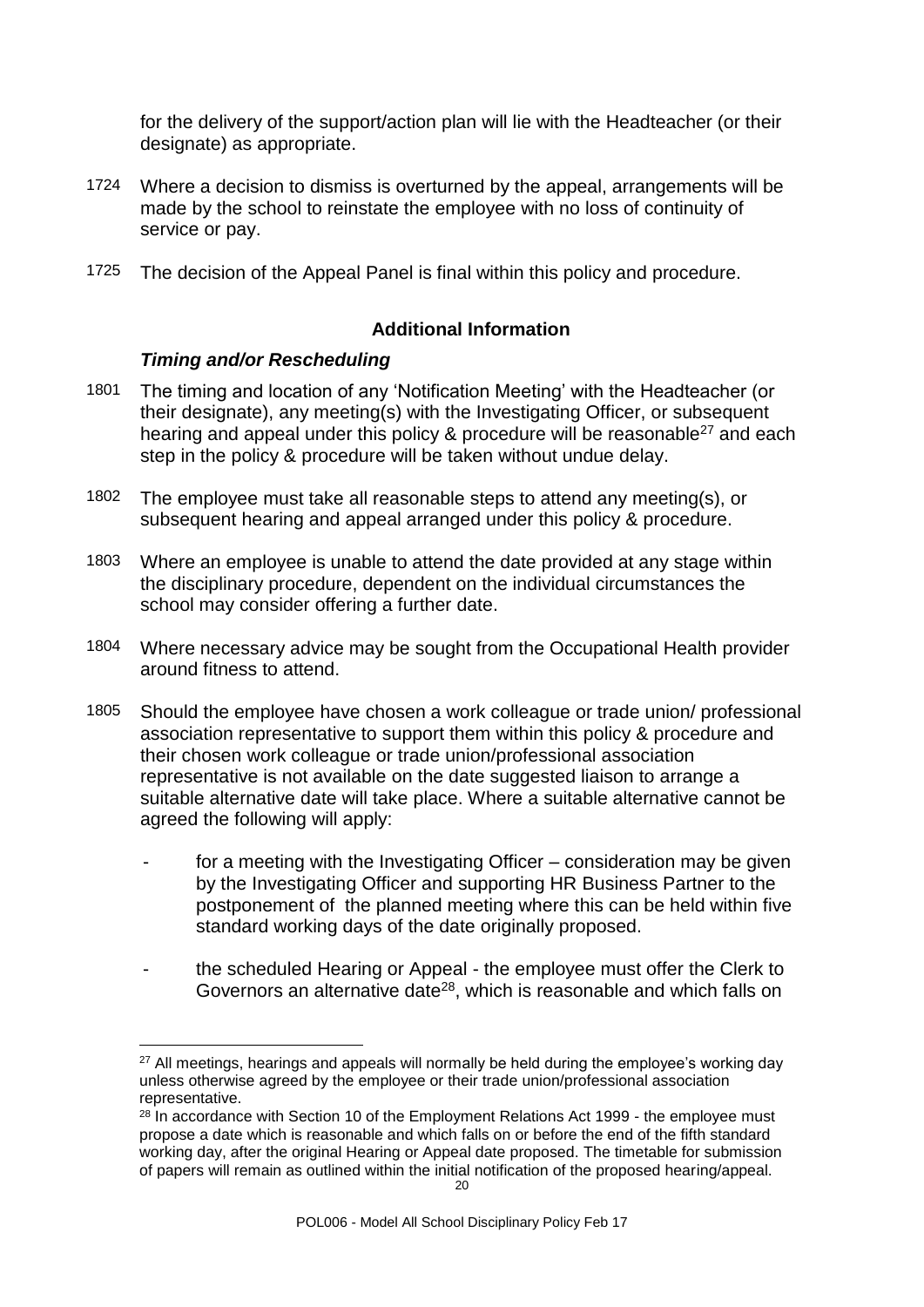- or before the end of the fifth standard working day, after the original hearing or appeal date proposed.
- 1806 The employer may be required, in exceptional circumstances, at any stage within the disciplinary procedure, to make a decision on the outcome of the matter based on the information available and without having access to the employee.<sup>29</sup>

#### <span id="page-20-0"></span>*Adjournment/Reconvening*

1807 Every effort will be made to conclude the hearing and appeal as quickly as possible however the right remains to adjourn and reconvene before communicating the outcome to the employee. Where this is applied appropriate advice of the supporting HR Business Partner will be considered.

#### <span id="page-20-1"></span>*Trade Union/Professional Association Officials*

- 1808 Although the same disciplinary standards will apply to trade union/professional association representatives as are applied to all other employees, no formal disciplinary action should be taken until a senior trade union/professional association representative (or permanent official) has been informed of the circumstances of the case.
- 1809 Where action is proposed the Link HR Business Partner will be contacted by the Headteacher and informed of the concerns. The Link HR Business Partner will contact the relevant senior trade union/professional association representative (or permanent/external official) to outline the nature of the concern and the next stages as outlined within this policy & procedure.

#### <span id="page-20-2"></span>*Witnesses/Other Parties*

- 1810 Where adult witnesses/other parties are involved at any stage of the disciplinary policy & procedure they will be advised of the need to:
	- Maintain confidentiality throughout the process and thereafter
	- Meet with parties investigating the concerns
	- Sign and date a statement relating to their knowledge of the concerns under investigation as a true record
	- Attend any Hearing/Appeal and discuss the information they have provided in their witness statement if called by either party.
- 1811 Witnesses at a disciplinary hearing/appeal should be aware that:

Where they are employed within a North Tyneside School or the LA<sup>30</sup> the responsibility to coordinate the request for release will be undertaken

 $\overline{a}$  $29$  For example – refusal to attend, serving a custodial sentence

<sup>&</sup>lt;sup>30</sup> This will cover any school that have adopted this Disciplinary Policy & Procedure. In cases where it would not be appropriate for the Headteacher to undertake this action an alternative coordinator will be appointed.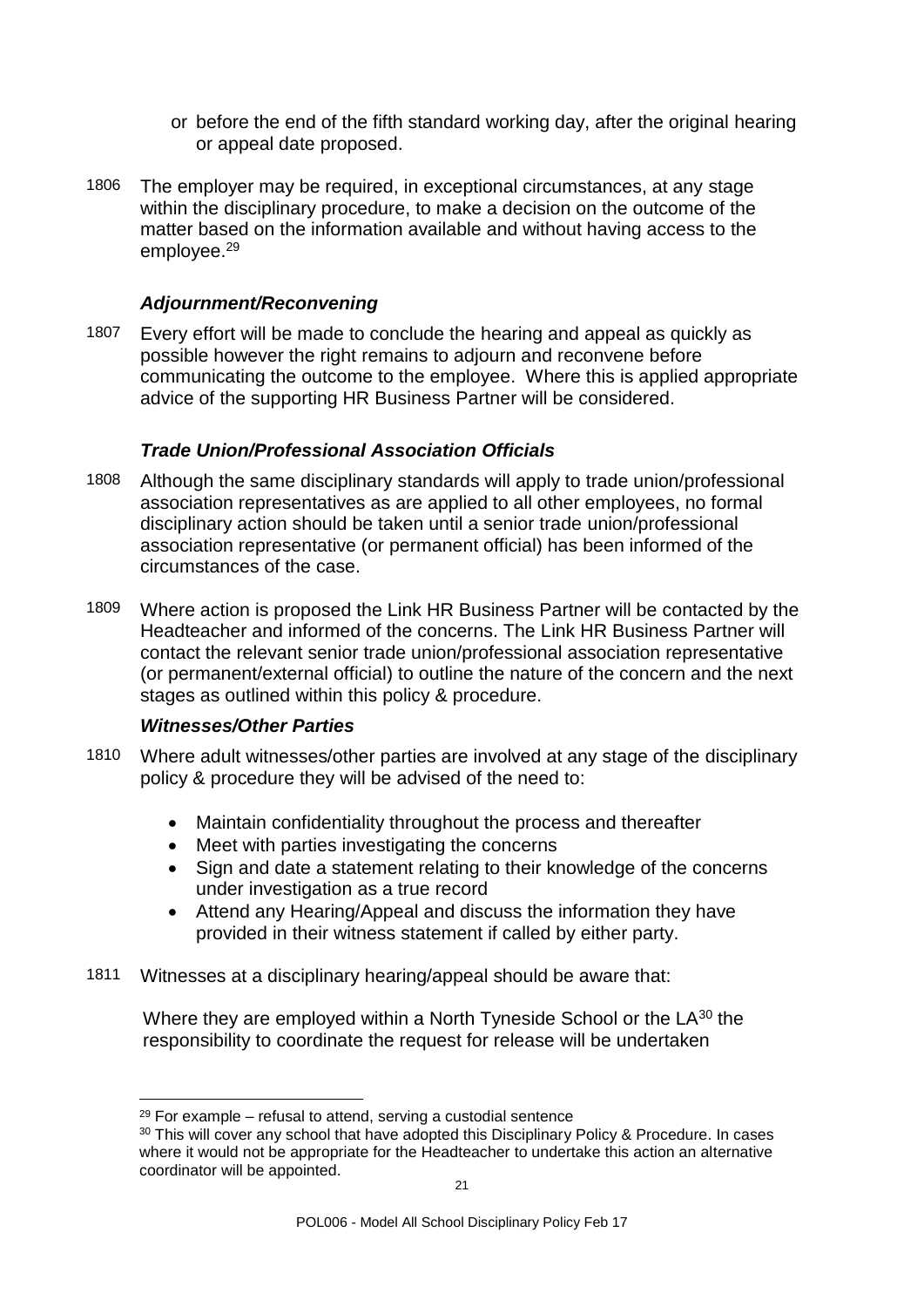by the Clerk to Governors $31$  of the school where the employee under investigation resides. Any requests for witnesses to be called to a hearing/appeal must be reasonable. Advice on this may be obtained from an HR Business Partner that has no previous involvement in the case.

Where they are not employed by a North Tyneside School or the LA it is the responsibility of the witness to request release to attend the Hearing/Appeal via their line manager/employer. Where requested the Clerk to Governors of the school where the employee under investigation resides can provide a letter confirming their request to attend as a witness.

- 1812 It is the responsibility of the Clerk to contact all witnesses as named by either parties, advise them of the requirement to attend the Hearing/Appeal and provide a copy of the witness statement in advance.
- 1813 Witnesses will be called into the Hearing and Appeal on an individual basis and need to be aware that they may be required to wait before and after their attendance.
- 1814 New witness on the day where either party wishes to call a witness who was **not** spoken to as part of the investigation and no statement has been submitted, the hearing or appeal will consider this request for submission of new information in line with the principles and purpose of this policy. .

#### <span id="page-21-0"></span>*Financial Irregularities*

l

1815 Where concerns/allegations relate to potential financial malpractice the Governing Body will liaise with appropriate officers from the LA Audit and Financial Services team. An officer within this team may be in a position to offer technical advice to the Investigating Officer/HR Business Partner or Hearing/Appeal, as well as advice on any appropriate action(s) to be taken outside of this procedure such as referral to the Police.

#### <span id="page-21-1"></span>*Criminal Investigation within Employment*

- 1816 In the case of matters which need to be referred to the Police, the investigation may, in exceptional circumstances, be carried out simultaneously with the Police investigation. However, in most cases a Police investigation will precede any internal investigation, thus this should only be initiated following discussion with the Link HR Business Partner.
- 1817 Prior to commencing the investigation, the Investigating Officer/HR Business Partner should consult with the Police and Legal Services regarding whether they have objections to proceeding with an investigation under this policy & procedure.

<sup>&</sup>lt;sup>31</sup> This is reference to the Clerk to the Governing Body or Clerk appointed (for example this may be a member of the school admin team). It is the responsibility of the School/Governing Body to arrange for appropriate clerking.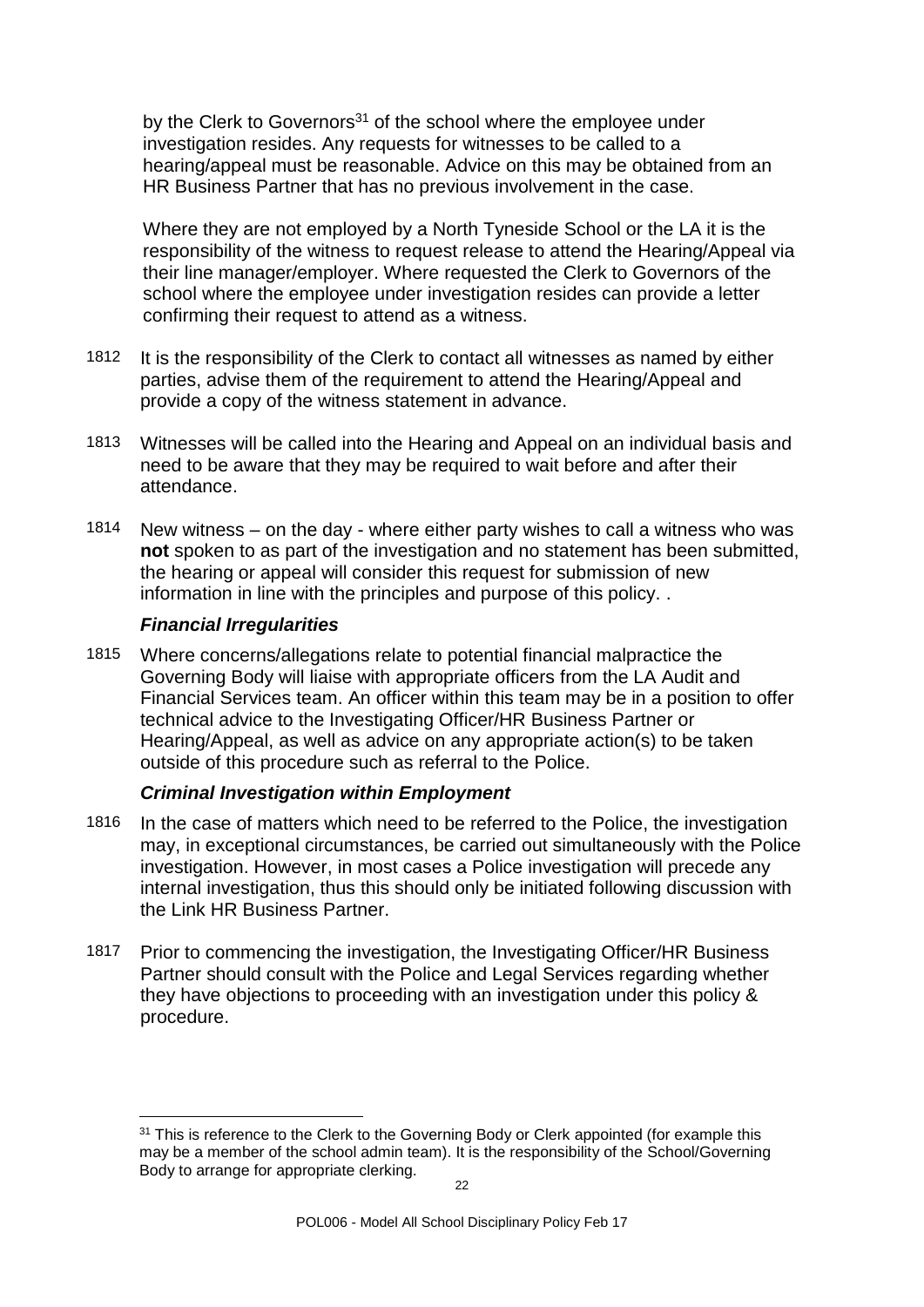## <span id="page-22-0"></span>*Conduct outside Normal Duties*

- 1818 Where concerns arise regarding actions outside normal duties, that involve conduct that could prejudice the employment relationship, including (but not limited to) mutual trust and confidence, etc. between the Governing Body and employee, an investigation may be undertaken within this disciplinary procedure.
- 1819 Such actions are likely, though not exclusively, to relate to an offence that if proven would make an employee unsuitable to continue in their work. Where this involves a criminal conviction a determination will need to be made, after considering the facts, whether the matter is sufficiently serious to warrant invoking the disciplinary procedure or any other relevant policy & procedure. However, an employer should not automatically dismiss an employee merely because of the charge or offence or for absence from work as a result of being remanded in custody. Where this occurs the Governing Body will obtain advice from the Link HR Business Partner, to determine whether the employees alleged conduct is such that disciplinary action (up to and including dismissal) or other action is appropriate.
- 1820 Where prevented from attending work due to imprisonment or other custodial sentence, the Governing Body shall, after obtaining advice from the Link HR Business Partner, determine whether the employee's conduct is such that they

have repudiated their contract and a process is required to bring the employment to an end.

1821 Advice should be sought from the Link HR Business Partner where there are any queries.

#### <span id="page-22-1"></span>*Referral of Misconduct Cases*

l

.

1822 Where an employee is dismissed for misconduct or resigns in circumstances that may have led to them being considered for dismissal, the Headteacher would, in conjunction with the Link HR Business Partner, consider referral of the case to the appropriate external body<sup>32</sup>. The Headteacher in conjunction the Link HR Business Partner, following either a decision to dismiss or following receipt of a resignation will advise the employee of this referral in writing.

## <span id="page-22-2"></span>*Protection of Children, Young People & Vulnerable Adults*

1823 Where concerns may involve Child Protection issues the Headteacher will refer to

<sup>&</sup>lt;sup>32</sup> Examples being the Teaching Agency (TA), Disclosure and Barring Service (DBS), Local Safeguarding Children's Board (LSCB) – please note that this list is not exhaustive, but provides a flavour of the various external bodies who monitor/advise on the conduct/behaviours of individuals employed to work within the Children's Workforce, National College of teaching and leadership.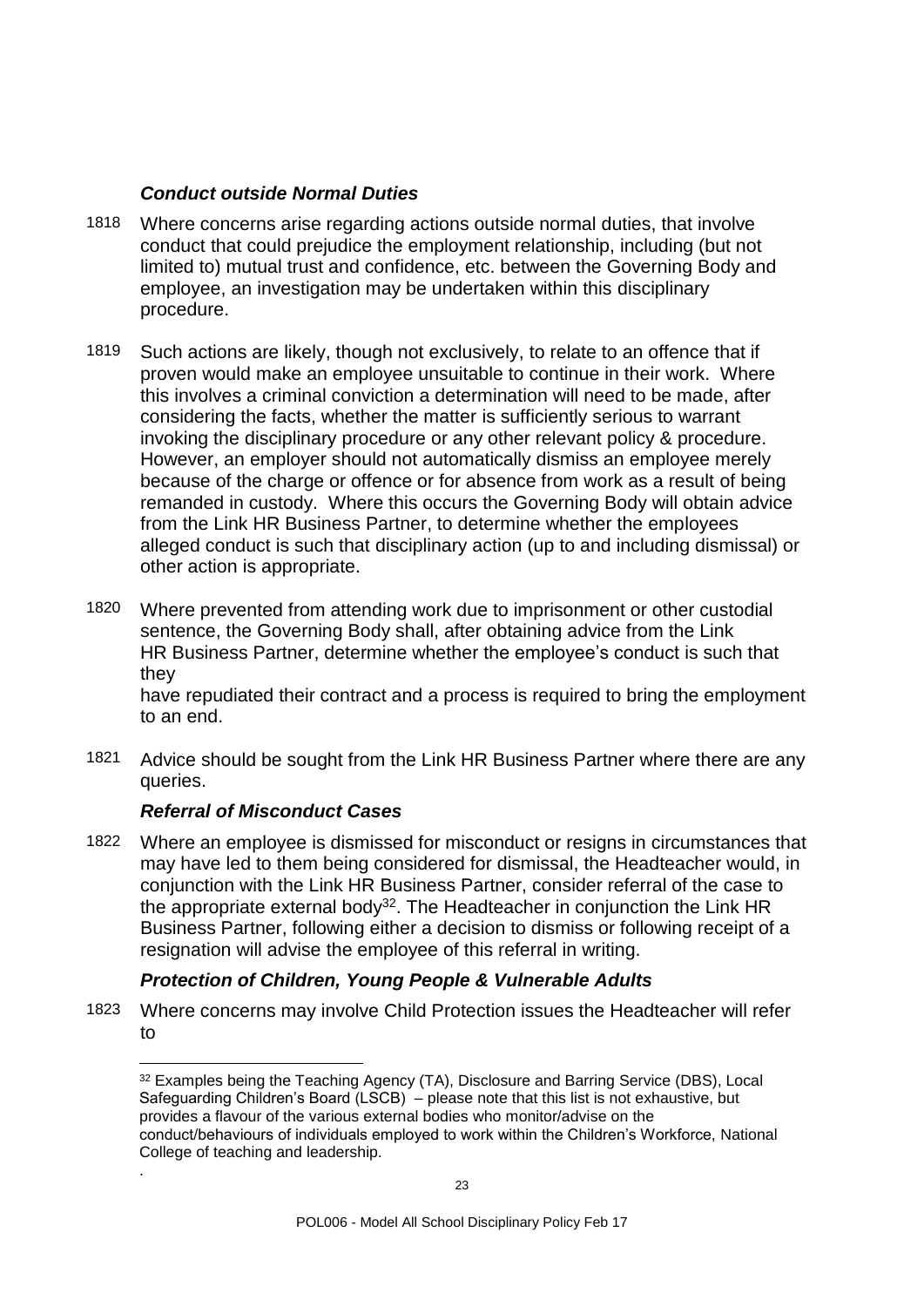the school's policy. This policy recommends that the Local Authority Designated Officer (LADO) should be immediately informed of all concerns. The role of the LADO is to make a decision regarding how the case will be handled and to discuss this with the Headteacher. The LADO will make the decision regarding referral to Local Safeguarding Children's Board (LSCB). The Headteacher will not advise the Employee of the allegation until after the LSCB meeting has taken place and input/guidance as to how the matter will be progressed has been determined.

- 1824 Dependent upon the determination of the LSCB regarding how the case will be progressed this may be under the Schools Child Protection Procedures/LSCB, or under this procedure as necessary. Any child protection investigations in the first instance will be kept separate from the disciplinary policy & procedure.
- 1825 Any investigation by the Police or child protection agencies will take priority over any possible disciplinary investigation. Any disciplinary investigation would normally be held in abeyance until the external investigations have been carried out. This does not mean waiting until the outcome of criminal court proceedings, but advice should be sought from the Link HR Business Partner before progressing the disciplinary investigation in such circumstances.

#### <span id="page-23-0"></span>*Disclosure and Barring Service (DBS Checks)*

1826 Where, through periodic assessment, an employee's DBS check identifies actions that may constitute an issue which would bring their ongoing employment with the school into question, the school HR Service (Schools) will contact the Headteacher to discuss the information obtained and determine an appropriate way forward. In doing so, advice will be given as to whether action should be taken under this disciplinary procedure.

#### *Administration*

1900 The school will take responsibility for organising an appropriate level of clerical support throughout the process in order to fulfil its obligations under this policy. This role will include the booking of facilities, refreshments, note taking, communicating with all parties and collation and distribution of documentation.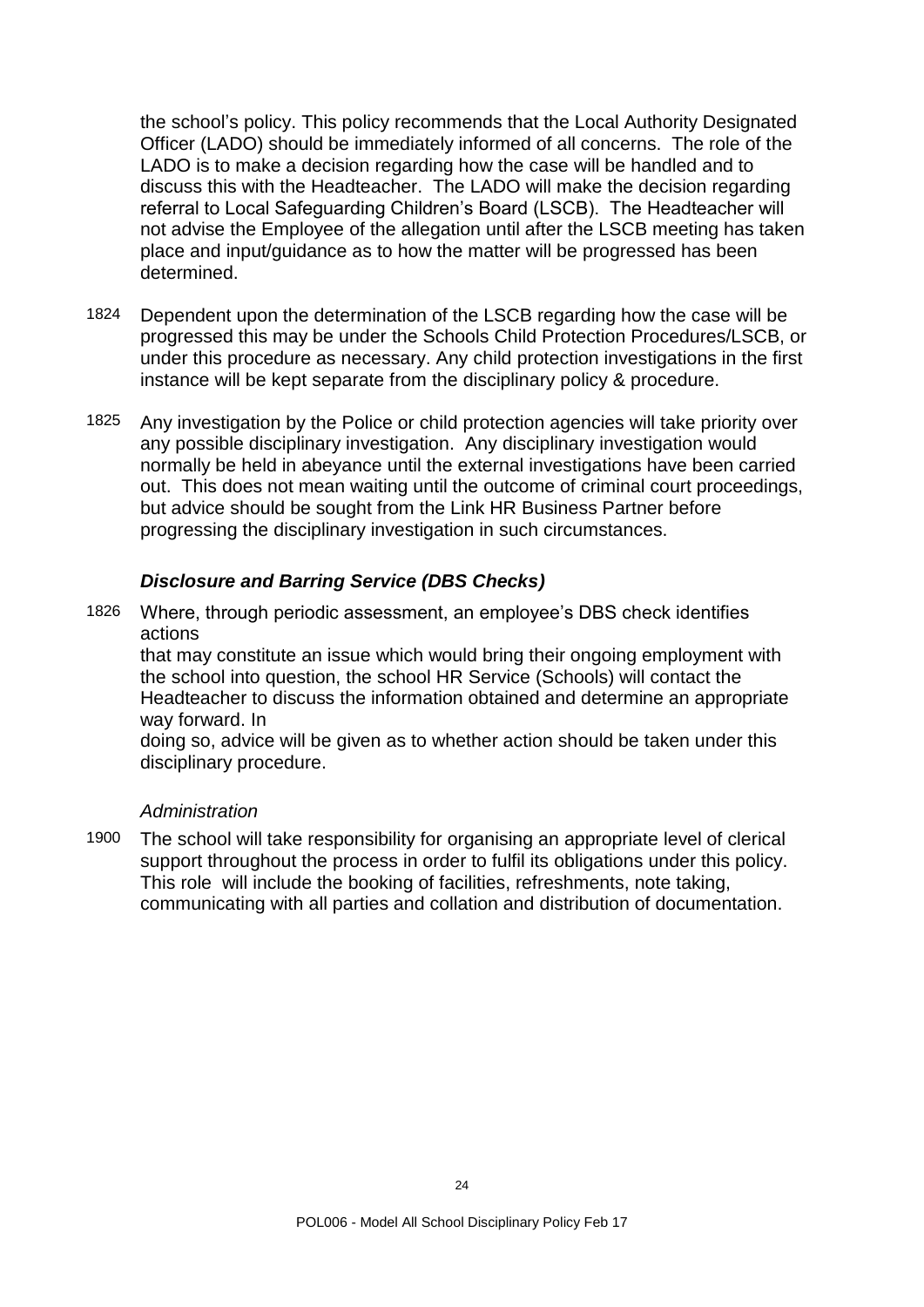# **Trade Union and Professional Association Contacts**

<span id="page-24-0"></span>

| Mr Phil Kemp                           | Mr Simon Kennedy                      |
|----------------------------------------|---------------------------------------|
| <b>Honorary Secretary</b>              | <b>Regional Officer</b>               |
| <b>NASUWT</b>                          | <b>NASUWT</b>                         |
| c/o Churchill Community College        | <b>Regional Centre</b>                |
| <b>Churchill Street</b>                | <b>Witney Way</b>                     |
| Wallsend                               |                                       |
|                                        | <b>Boldon Colliery</b>                |
| <b>NE287TN</b>                         | Tyne and Wear                         |
| Courier No. E86                        | <b>NE35 9PE</b>                       |
| Office: 0191 234 7200 ext 306          | Office: 0191 519 5300                 |
| Mobile: 07879 474 255                  | Mobile: 07968754428                   |
| pk.nasuwt@btinternet.com               | rc-northeast@mail.nasuwt.org.uk       |
| Jim Crinson                            | Dave Marshall                         |
| <b>Branch Secretary</b>                | <b>Regional Officer</b>               |
| <b>NAHT</b>                            | <b>NAHT</b>                           |
| c/o Collingwood Primary                | 2 Setting Stones                      |
| <b>Oswin Terrace</b>                   | <b>Rickleton</b>                      |
| <b>North Shields</b>                   | Washington                            |
| Tyne & Wear                            | <b>NE38 9EU</b>                       |
| <b>NE29 7JQ</b>                        | Mobile: 07971244557                   |
| Office: 0191 200 5038                  | dave.marshall@naht.org.uk             |
| james.crinson@northtyneside.gov.uk     |                                       |
|                                        |                                       |
|                                        |                                       |
|                                        |                                       |
| <b>Joy Lapsley</b>                     | <b>Rob Miley</b>                      |
| <b>Local Representative</b>            | <b>Branch Secretary</b>               |
| <b>GMB</b>                             | <b>GMB</b>                            |
| c/o Churchill Community College        | North Tyneside Local Authority Branch |
| <b>Churchill Street</b>                | Park House                            |
| Wallsend                               | Park Road                             |
| <b>NE287TN</b>                         | Wallsend                              |
| Office: 0191 234 7200                  | North Tyneside                        |
| Joy.lapsley@ntlp.org.uk                | <b>NE28 6QY</b>                       |
|                                        | Office: 0191 643 7648                 |
|                                        | rob.miley@northtyneside.gov.uk        |
|                                        |                                       |
| <b>Glen Bowman</b>                     | Amy Hunt                              |
| <b>National Union of Teachers</b>      | N.U.T Regional Office                 |
| c/o Longbenton Community College       | 3 McMillan Close                      |
| <b>Hailsham Avenue</b>                 | <b>Saltwell Business park</b>         |
|                                        | Gateshead                             |
| Longbenton                             |                                       |
| Newcastle Upon Tyne<br><b>NE12 8ER</b> | Tyne & Wear<br>NE9 5BF                |
|                                        |                                       |
| <b>Home Office</b>                     | Office: 0191 482 77 00                |
| Mobile: 0750 7303 153                  | A.hunt@nut.org.uk                     |
| secretary@north-tyneside.nut.org.uk    |                                       |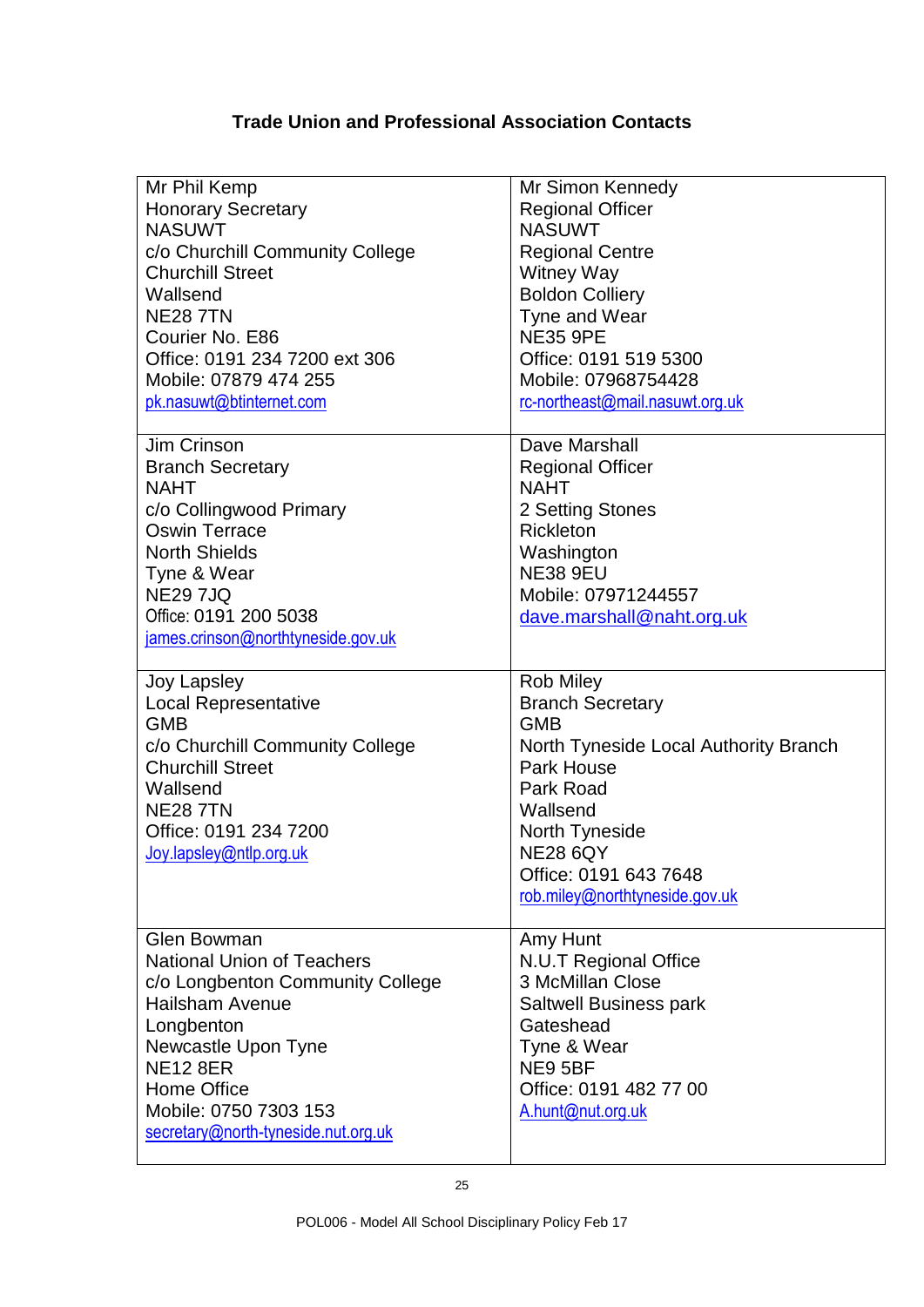| Dr John Greig<br><b>Association of Teachers &amp; Lecturers</b><br>c/o George Stephenson High School<br>Southgate<br>Killingworth<br><b>NE12 6SA</b>                                                                                                          | Mr Russell Greig (Thurs- Fri)<br><b>ATL Regional Officer</b><br>17 Coldwell Road<br>Prudhoe<br>Northumberland                                                                                                                                                                            |
|---------------------------------------------------------------------------------------------------------------------------------------------------------------------------------------------------------------------------------------------------------------|------------------------------------------------------------------------------------------------------------------------------------------------------------------------------------------------------------------------------------------------------------------------------------------|
| Courier No E50<br>Office: 0191 216 1115<br>Mobile: 07904 122 740<br>jgreig@n-tyneside.atl.org.uk                                                                                                                                                              | <b>NE42 5DY</b><br>Office: 0191 5290638<br>rgreig@atl.org.uk                                                                                                                                                                                                                             |
| Mrs Liz Tuck (Mon-Wed) /<br><b>ATL Regional Officer</b><br>57 White Rocks Grove<br>Whitburn<br>Sunderland                                                                                                                                                     | Mr S Payne<br><b>VOICE</b><br>5 Stuart<br>Eggborough<br>North Yorkshire<br>DN <sub>14</sub> OLY                                                                                                                                                                                          |
| SR67LL<br>Office: 0191 5290638<br>etuck@atl.org.uk                                                                                                                                                                                                            | Office: 01977 662436                                                                                                                                                                                                                                                                     |
| John Kesterton<br><b>Regional Officer North East</b><br>Association of School & College Leaders<br>(ASCL)<br>3 Hunters Way<br><b>Dringhouse</b><br>York<br><b>YO24 1JL</b><br>Mobile: 07730529719<br>Office: 01904709372<br>mailto:John.Kesterton@ascl.org.uk | Debbie Lydon<br><b>Branch Secretary</b><br><b>UNISON</b><br>Suite 309<br><b>Cobalt Business Exchange</b><br><b>Cobalt Business Park</b><br><b>Cobalt Park Way</b><br>North Tyneside<br><b>NE28 9NZ</b><br>Courier No. D100<br>Office: 0191 643 8954<br>debbie.lydon@northtyneside.gov.uk |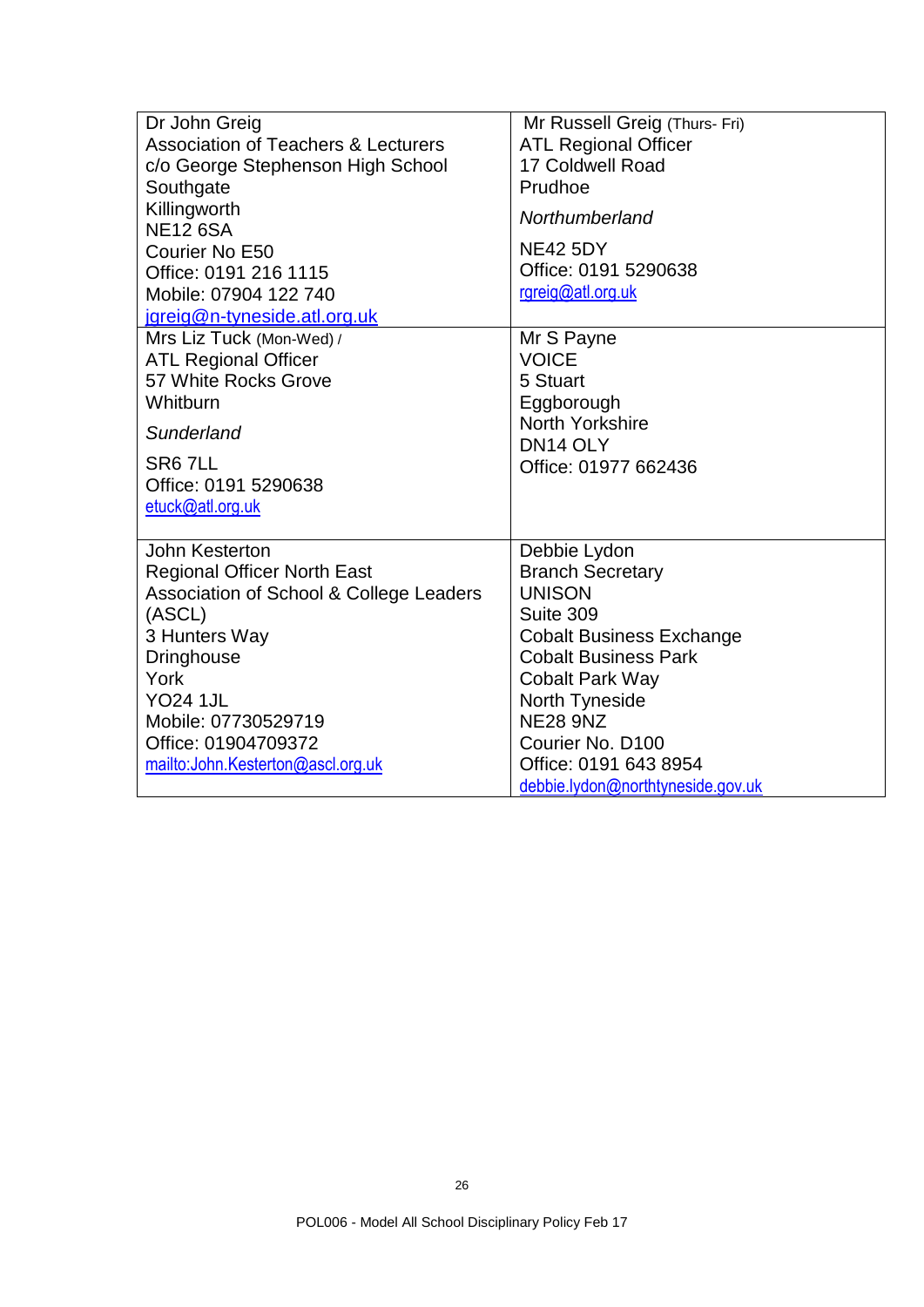# **Examples of unacceptable conduct/behaviour**

<span id="page-26-0"></span>

| <b>Misconduct</b>                                                                                                                                                                                                                                                                                                                                                                                                                                                                                                                                                                                                             | <b>Gross Misconduct</b>                                                                                                                                                                                                                                                                                                                                                                                                                                                                                                                                                                                                                                                                                                                                                                                                                                                                                                                                                                                                                                                                                                                                                                                                                |  |  |
|-------------------------------------------------------------------------------------------------------------------------------------------------------------------------------------------------------------------------------------------------------------------------------------------------------------------------------------------------------------------------------------------------------------------------------------------------------------------------------------------------------------------------------------------------------------------------------------------------------------------------------|----------------------------------------------------------------------------------------------------------------------------------------------------------------------------------------------------------------------------------------------------------------------------------------------------------------------------------------------------------------------------------------------------------------------------------------------------------------------------------------------------------------------------------------------------------------------------------------------------------------------------------------------------------------------------------------------------------------------------------------------------------------------------------------------------------------------------------------------------------------------------------------------------------------------------------------------------------------------------------------------------------------------------------------------------------------------------------------------------------------------------------------------------------------------------------------------------------------------------------------|--|--|
| (Disciplinary Sanctions up to and                                                                                                                                                                                                                                                                                                                                                                                                                                                                                                                                                                                             | (Disciplinary Sanctions up to and                                                                                                                                                                                                                                                                                                                                                                                                                                                                                                                                                                                                                                                                                                                                                                                                                                                                                                                                                                                                                                                                                                                                                                                                      |  |  |
|                                                                                                                                                                                                                                                                                                                                                                                                                                                                                                                                                                                                                               |                                                                                                                                                                                                                                                                                                                                                                                                                                                                                                                                                                                                                                                                                                                                                                                                                                                                                                                                                                                                                                                                                                                                                                                                                                        |  |  |
| including Dismissal with Notice)                                                                                                                                                                                                                                                                                                                                                                                                                                                                                                                                                                                              | including Dismissal without                                                                                                                                                                                                                                                                                                                                                                                                                                                                                                                                                                                                                                                                                                                                                                                                                                                                                                                                                                                                                                                                                                                                                                                                            |  |  |
|                                                                                                                                                                                                                                                                                                                                                                                                                                                                                                                                                                                                                               | Notice)                                                                                                                                                                                                                                                                                                                                                                                                                                                                                                                                                                                                                                                                                                                                                                                                                                                                                                                                                                                                                                                                                                                                                                                                                                |  |  |
| May be described as conduct, which initially requires<br>disciplinary action other than dismissal. If further<br>misconduct takes place, dismissal may ultimately be<br>an appropriate sanction.                                                                                                                                                                                                                                                                                                                                                                                                                              | Is generally considered to be misconduct serious<br>enough to destroy the contract between employer and<br>employee, and irretrievably break down the working<br>relationship and trust between them.                                                                                                                                                                                                                                                                                                                                                                                                                                                                                                                                                                                                                                                                                                                                                                                                                                                                                                                                                                                                                                  |  |  |
| Such acts constituting misconduct are those resulting<br>in a breach of contractual terms and are best described<br>by the organisation in light of their own particular<br>circumstances. It will often relate to an initial instance<br>that is not serious enough to warrant gross<br>misconduct, or a continuation of unacceptable<br>conduct/behaviour that warrants action. In such<br>instances the ongoing unacceptable conduct/behaviour<br>may result in a warning or a series of warnings being<br>issued. Areas for consideration may also include<br>previous conduct/behaviour including<br>frequency/patterns. | Such acts constituting gross misconduct are those<br>resulting in a serious breach of contractual terms and<br>are best described by the organisation in light of their<br>own particular circumstances. It is likely to be a single<br>act of serious misconduct, being a one-off/stand alone<br>incident, which on its own brings the ongoing<br>employment relationship into question. In such<br>instances dismissal without notice may occur.<br>Noted below are some examples of what gross<br>misconduct might include. However, it is important to<br>note that this is a non-exhaustive list:                                                                                                                                                                                                                                                                                                                                                                                                                                                                                                                                                                                                                                 |  |  |
| Noted below are some examples of what misconduct<br>might include. However, it is important to note that this<br>is a non-exhaustive list:                                                                                                                                                                                                                                                                                                                                                                                                                                                                                    |                                                                                                                                                                                                                                                                                                                                                                                                                                                                                                                                                                                                                                                                                                                                                                                                                                                                                                                                                                                                                                                                                                                                                                                                                                        |  |  |
| Unsatisfactory attendance and/or timekeeping and/or<br>unauthorised absence.<br>Insubordination or refusal to carry out reasonable<br>requests.<br>Failure to take reasonable care of the employers'<br>property, goods etc.<br>Unacceptable standard of behaviour towards others<br>whilst carrying out duties.<br>Misuse of the employer's property or name.<br>Minor breaches of Health & Safety Regulations.<br>Unauthorised use of employer facilities.<br>Failure to adhere to the employee's code of conduct.<br>Unsatisfactory work performance.                                                                      | Serious insubordination or refusal to carry out<br>reasonable requests.<br>Thefts, fraud, deliberate falsification of records or any<br>act of dishonesty.<br>Deliberate and/or major damage to property.<br>Serious misuse of organisation's property or name.<br>Any act or attempted act of physical violence or abusive<br>behaviour towards people or property.<br>Academic misconduct - such as maladministration of<br>tests or falsification of data.<br>Bullying or harassment.<br>Unlawful discrimination.<br>Serious child protection infringements.<br>Sexual offences and sexual misconduct whilst at work.<br>Non-compliance with the acceptable use of<br>communication systems policy and the computer<br>security policy including IT and Internet.<br>Major breach of company rules, policies and<br>procedures.<br>Bringing the employer into series disrepute.<br>Serious incapability whilst on duty brought on by<br>alcohol or drugs.<br>Causing loss, damage or injury through serious<br>negligence.<br>Serious breach of confidence.<br>Serious infringement of Health & Safety Regulations.<br>Failure to maintain membership/registration of the<br>appropriate professional bodies required for the role. |  |  |

The above lists are neither exclusive nor exhaustive. They are provided to give examples of the kind of conduct/behaviour that may be deemed as inappropriate. This will not preclude the possibility of disciplinary action being undertaken for other similar/associated matters.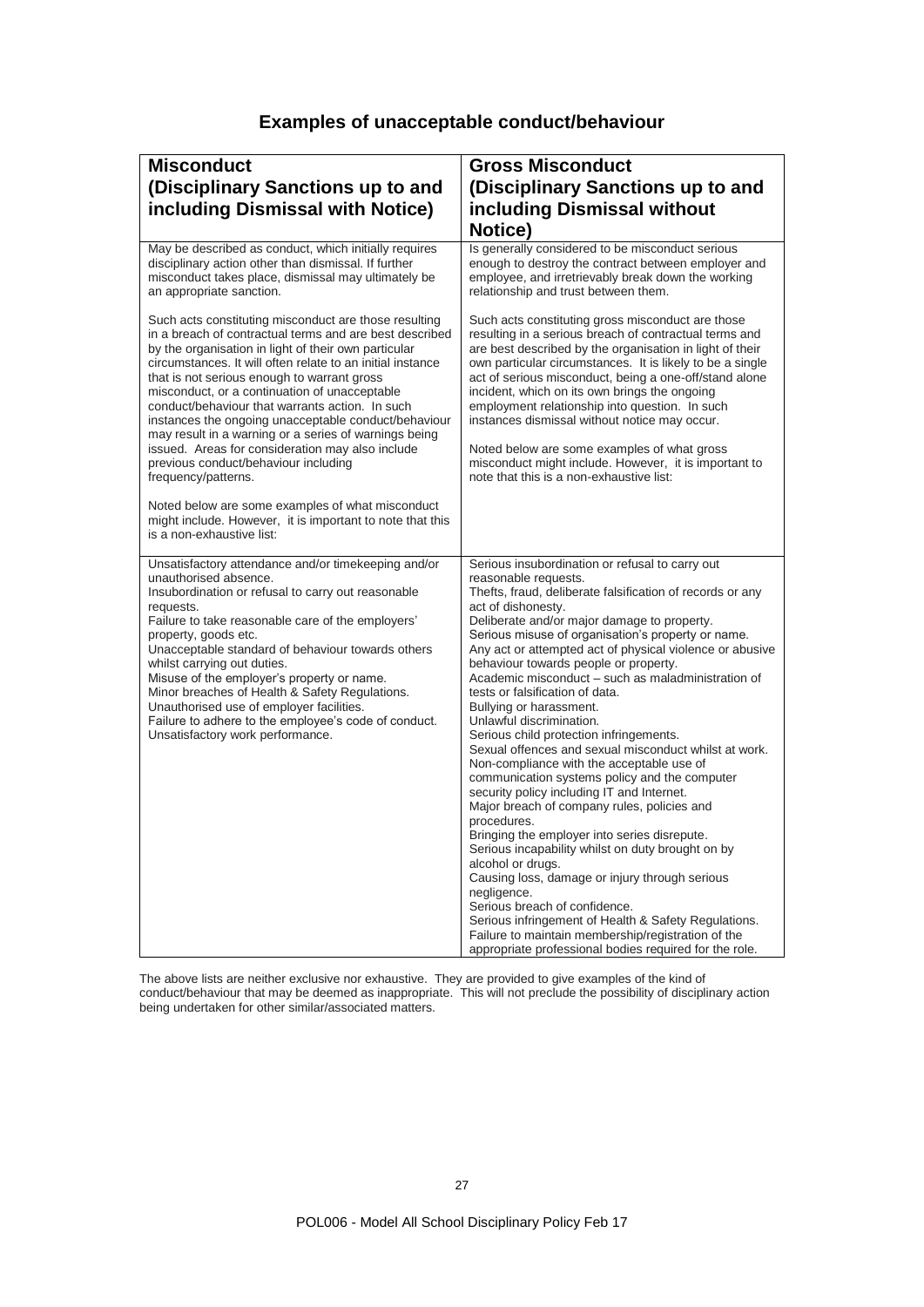## POL006 - Model All School Disciplinary Policy Feb 17

 $\sim 10^{-10}$  and  $\sim 10^{-10}$